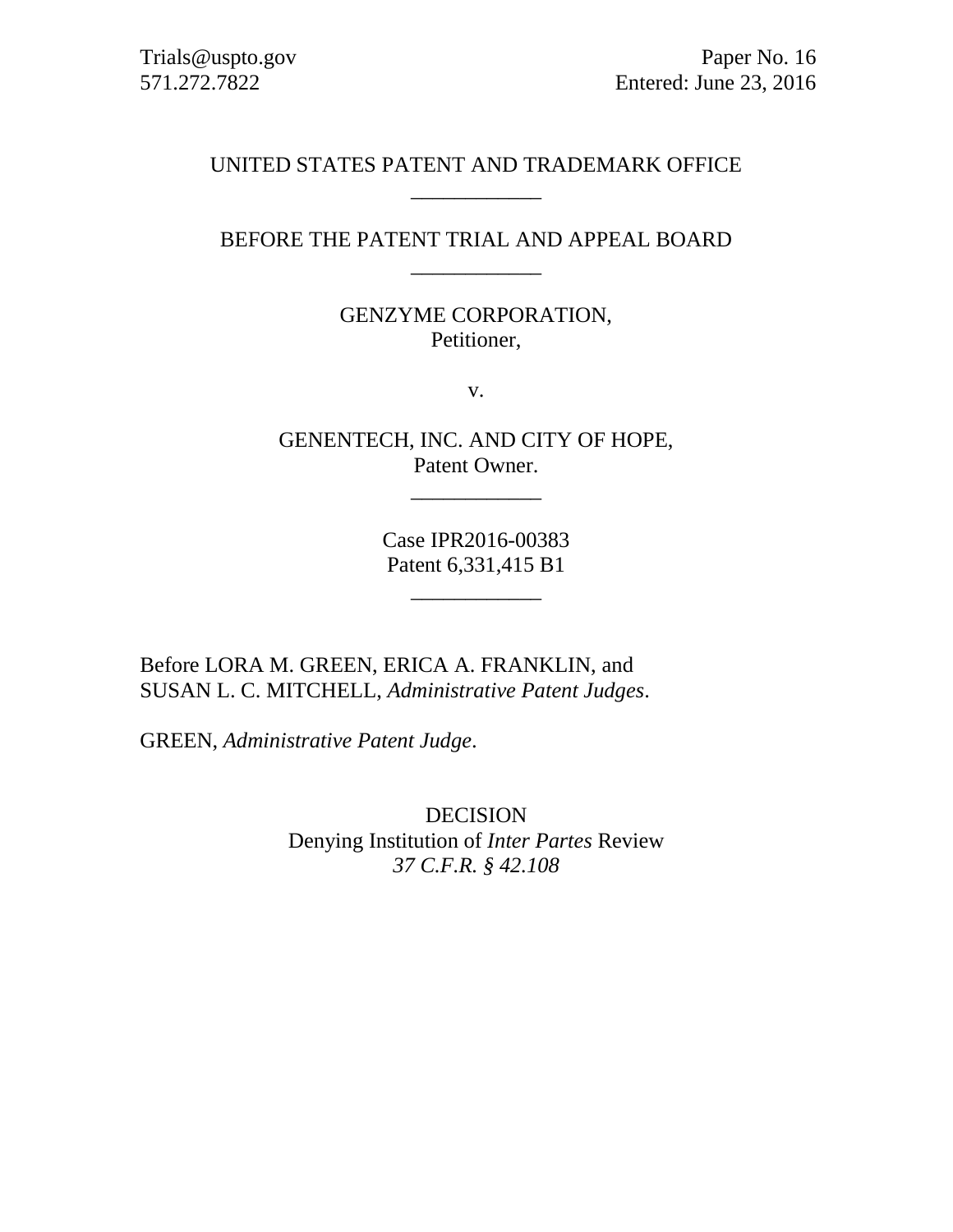#### $I_{\cdot}$ INTRODUCTION

Genzyme Corporation ("Petitioner") filed a Petition requesting an *inter partes* review of claims 1–4, 9, 11, 12, 14–20, and 33 of U.S. Patent No. 6,331,415 B1 (Ex. 1001, "the '415 patent"). Paper 2 ("Pet."). Genentech, Inc. and City of Hope (collectively "Patent Owner") filed a Preliminary Response. Paper 10. In addition, after authorization from the Board (Paper 11), Petitioner filed a Reply to the Preliminary Response. Paper 12.

We have jurisdiction under 35 U.S.C. § 314, which provides that an *inter partes* review may not be instituted "unless . . . there is a reasonable likelihood that the petitioner would prevail with respect to at least 1 of the claims challenged in the petition." Upon considering the Petition and the Preliminary Response, we determine that Petitioner has failed to demonstrate a reasonable likelihood that it would prevail in showing the unpatentability of any of the challenged claims. Accordingly, we decline to institute an *inter partes* review.

### *A. Related Proceedings*

Petitioner identifies IPR2015-01624, which was filed by Sanofi-Aventis U.S. LLC ("Sanofi") and Regeneron Pharmaceuticals, as challenging claims in the '415 patent. Pet. 58. Trial was instituted in IPR2015-01624 on February 5, 2016. IPR2015-01624, Paper 15.

Patent Owner identifies also several district court and PTO proceedings related to the '415 patent. Paper 6.

### *B. The '415 Patent (Ex. 1001)*

The '415 patent issued on December 18, 2001, and claims priority to an application filed on April 8, 1983, now U.S. Patent No. 4,816,567. *See*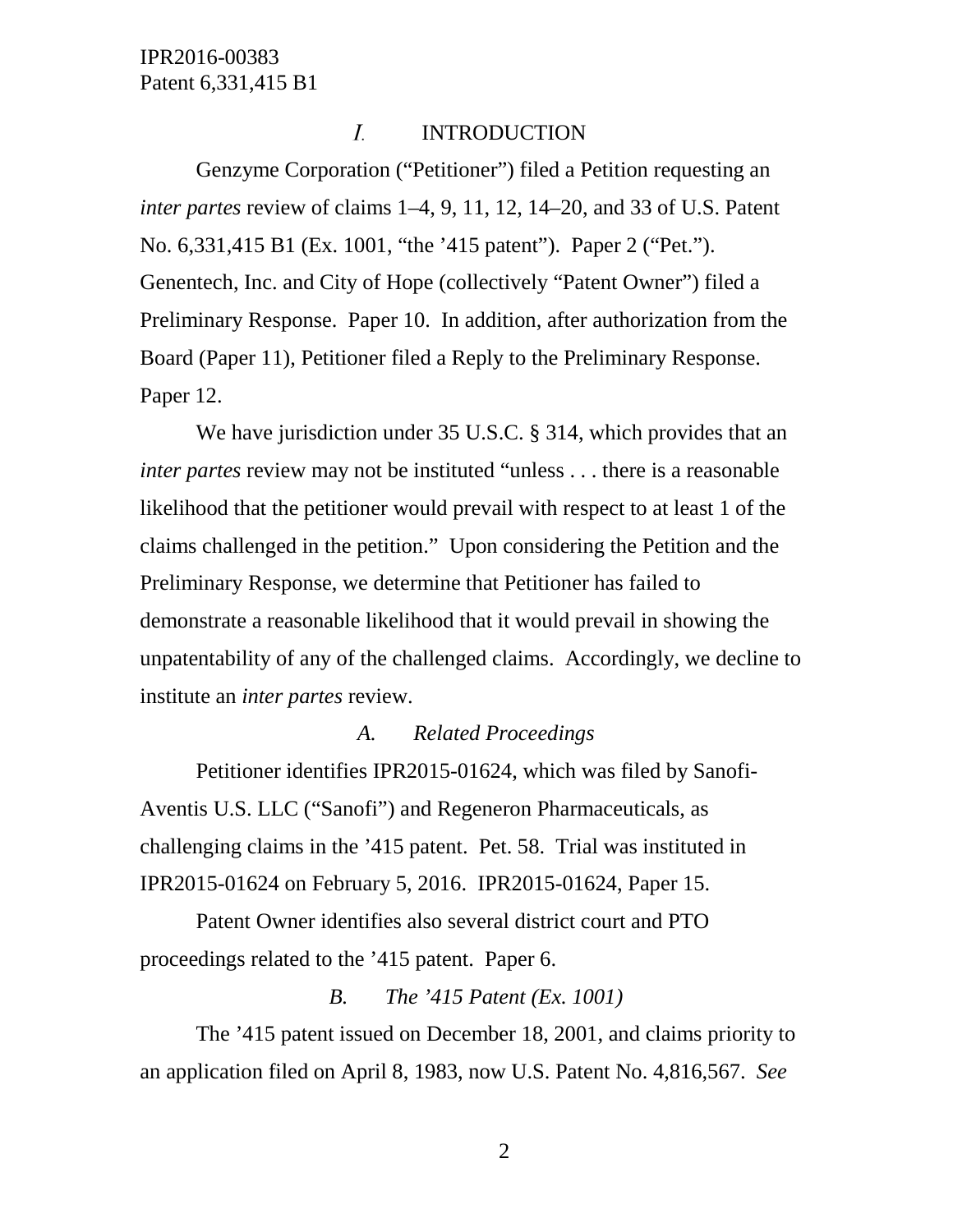Ex. 1001, Title Page. Shmuel Cabilly, Herbert L. Heyneker, William E. Holmes, Arthur D. Riggs, and Ronald B. Wetzel are the listed co-inventors. *Id.*

The '415 patent relates generally to processes for producing immunoglobulin molecules in a host cell transformed with a first DNA sequence encoding the variable domain of the heavy chain and a second DNA sequence encoding the variable domain of the light chain, as well as vectors and transformed host cells used in such processes. *Id.*, Abstract. More specifically, the first and second DNA sequences are present in either different vectors or in a single vector, and independently expressed so that the immunoglobulin heavy and light chains are produced as separate molecules in the transformed single host cell. *See id.*, cols. 1, 15, 18, 21, and 33.

According to the Specification of the '415 patent, there were two major sources of vertebrate antibodies that could be generated *in situ* by the mammalian B lymphocytes or in cell culture by B-cell hybrids (hybridomas). *Id.* at 1:42–45. The Specification notes, however, that monoclonal antibodies produced by these two sources suffer from disadvantages, including contamination with other cellular materials, instability, production of an undesired glycosylated form, high cost, and an inability to manipulate the genome. *Id.* at 2:40–66. The Specification recognizes that "the use of recombinant DNA technology can express entirely heterologous polypeptides—so-called direct expression—or alternatively may express a heterologous polypeptide fused to a portion of the amino acid sequence of a homologous polypeptide." *Id.* at 4:33–37.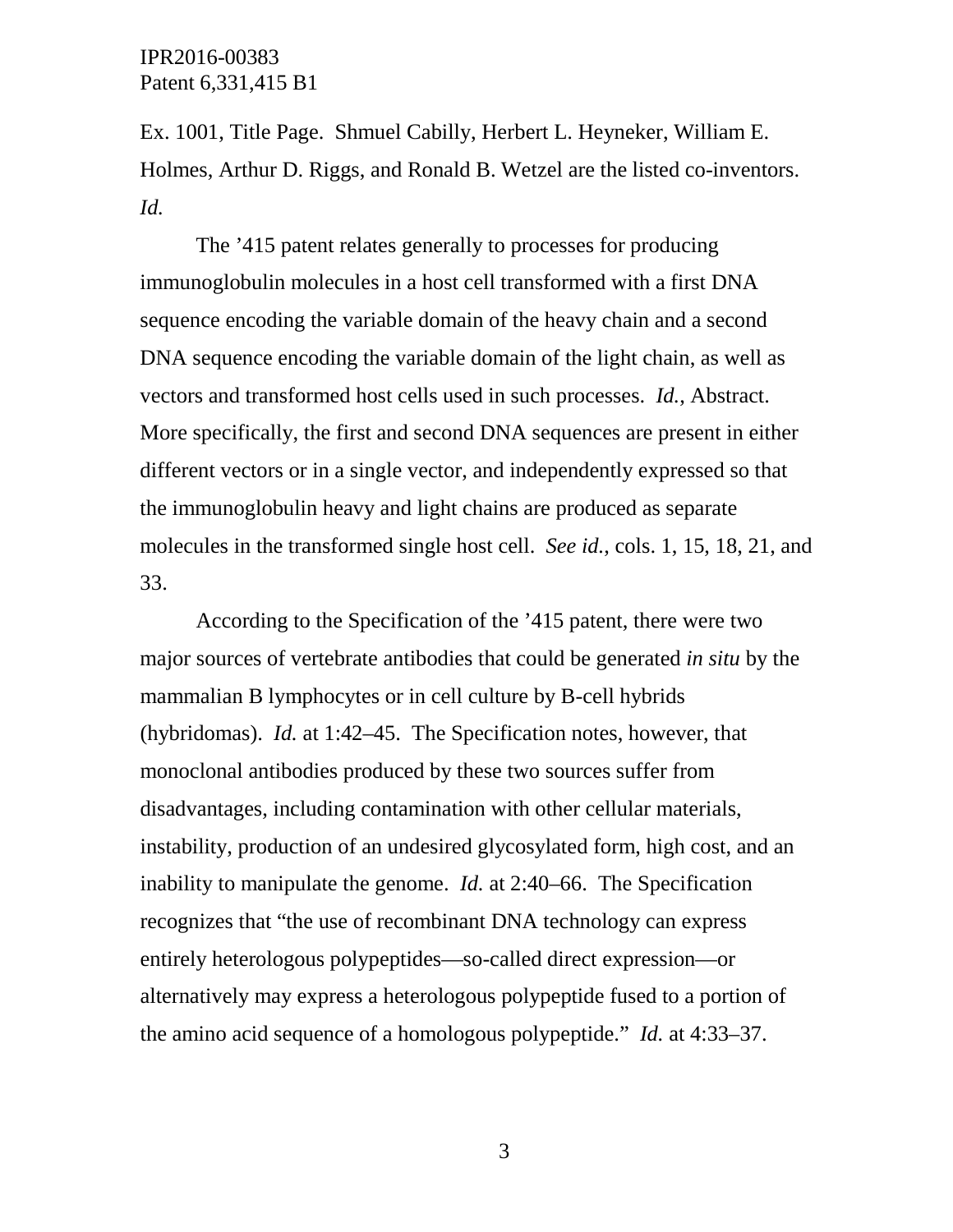The Specification states that "[t]he invention relates to antibodies and to non-specific immunoglobulins (NSIs) formed by recombinant techniques using suitable host cell cultures," which can "be manipulated at the genomic level to produce chimeras of variants which draw their homology from species which differ from each other." *Id.* at 4:53–59. The Specification further indicates that "[t]he ability of the method of the invention to produce heavy and light chains or portions thereof, in isolation from each other offers the opportunity to obtain unique and unprecedented assemblies of immunoglobulins, Fab regions, and univalent antibodies." *Id.* at 12:52–62.

### *C. Illustrative Claims*

Petitioner challenges claims 1–4, 9, 11, 12, 14–20, and 33 of the '415 patent. Claims 1, 15, 18, and 33 are independent. Independent claims 1 and 18 are illustrative, and are reproduced below:

1. A process for producing an immunoglobulin molecule or an immunologically functional immunoglobulin fragment comprising at least the variable domains of the immunoglobulin heavy and light chains, in a single host cell, comprising the steps of:

(i) transforming said single host cell with a first DNA sequence encoding at least the variable domain of the immunoglobulin heavy chain and a second DNA sequence encoding at least the variable domain of the immunoglobulin light chain, and

(ii) independently expressing said first DNA sequence and said second DNA sequence so that said immunoglobulin heavy and light chains are produced as separate molecules in said transformed single host cell.

18. A transformed host cell comprising at least two vectors, at least one of said vectors comprising a DNA sequence encoding at least a variable domain of an immunoglobulin heavy chain and at least another one of said vectors comprising a DNA sequence encoding at least the variable domain of an immunoglobulin light chain.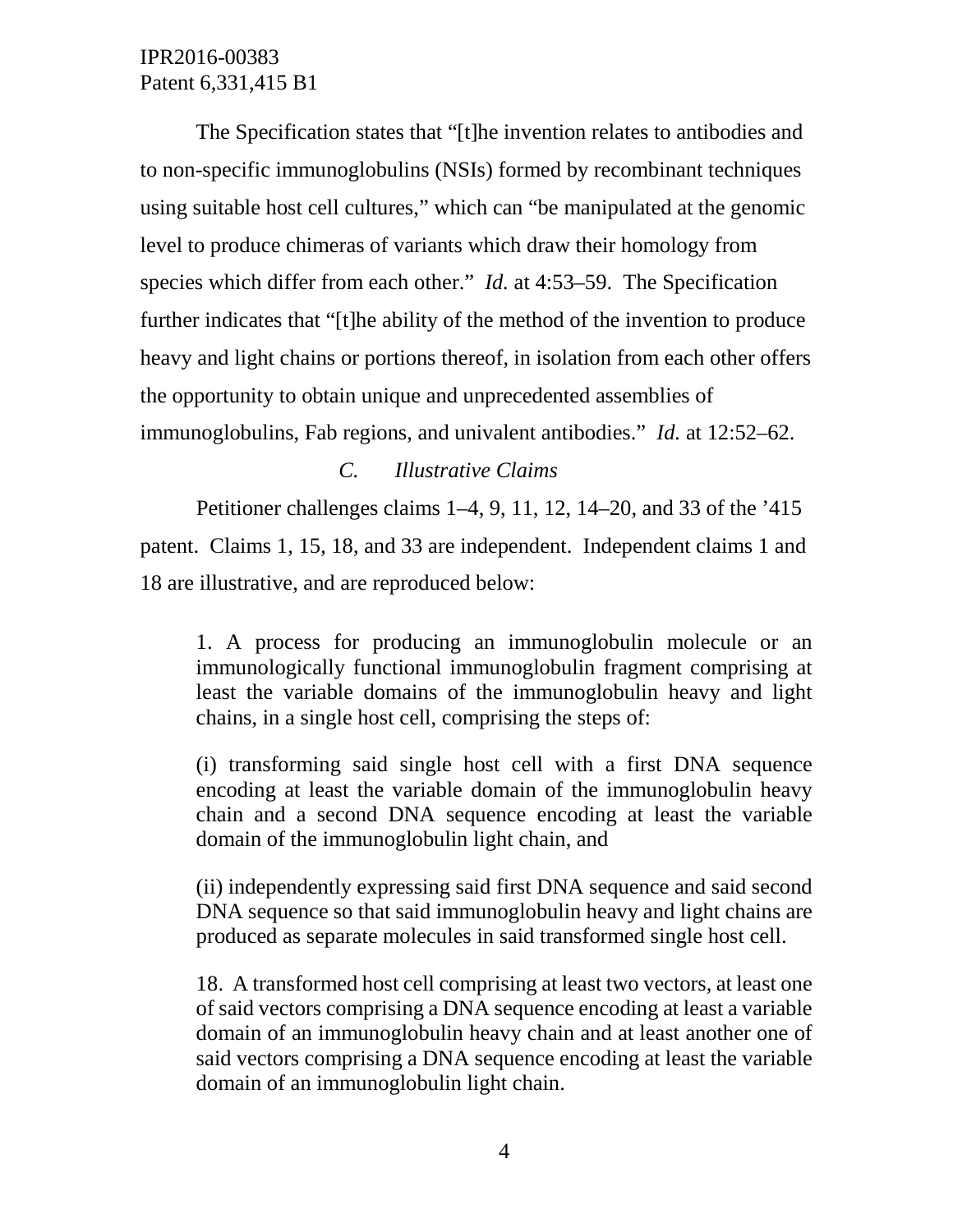$\overline{a}$ 

# *D. The Asserted Grounds of Unpatentability*

Petitioner challenges the patentability of claims 1–4, 9, 11, 12, 14–20, and 33 of the '415 patent on the following grounds (Pet. 3):

| <b>References</b>                | <b>Basis</b> | <b>Claims Challenged</b>           |
|----------------------------------|--------------|------------------------------------|
| Salser <sup>1</sup>              | \$102(e)     | $1-4, 9, 11, 12, 15-20,$ and<br>33 |
| Salser and Ochi <sup>2</sup>     | \$103(a)     | $1-4, 9, 11, 12, 14-20,$ and<br>33 |
| Salser and Southern <sup>3</sup> | \$103(a)     | 2, 18, and 20                      |

Petitioner relies also on the Declaration of Margaret H. Baron, M.D., Ph.D. Ex. 1058.

### $II.$ ANALYSIS

# *A. Claim Construction*

In an *inter partes* review, claim terms in an unexpired patent are interpreted according to their broadest reasonable constructions in light of the Specification of the patent in which they appear. *See* 37 C.F.R. § 42.100(b); *Cuozzo Speed Techs., LLC v. Lee*, No. 15–446, 2016 WL 3369425, at \*12 (U.S. June 20, 2016) (upholding the use of the broadest reasonable interpretation standard). Under the broadest reasonable

<span id="page-4-0"></span><sup>&</sup>lt;sup>1</sup> Salser et al., U.S. Patent No. 4,396,601, issued Aug. 2, 1983 (Ex. 1002) ("Salser").

<span id="page-4-1"></span><sup>2</sup> Ochi et al., *Transfer of a Cloned Immunoglobulin Light-Chain Gene to Mutant Hybridoma Cells Restores Specific Antibody Production*, 302 NATURE 340–42 (1983) (Ex. 1003) ("Ochi").

<span id="page-4-2"></span><sup>3</sup> P.J. Southern and P. Berg, *Transformation of Mammalian Cells to Antibiotic Resistance with a Bacterial Gene Under Control of the SV40 Early Region Promoter*, 1 J. MOLECULAR AND APPLIED GENETICS 327–341 (1982) (Ex. 1004) ("Southern").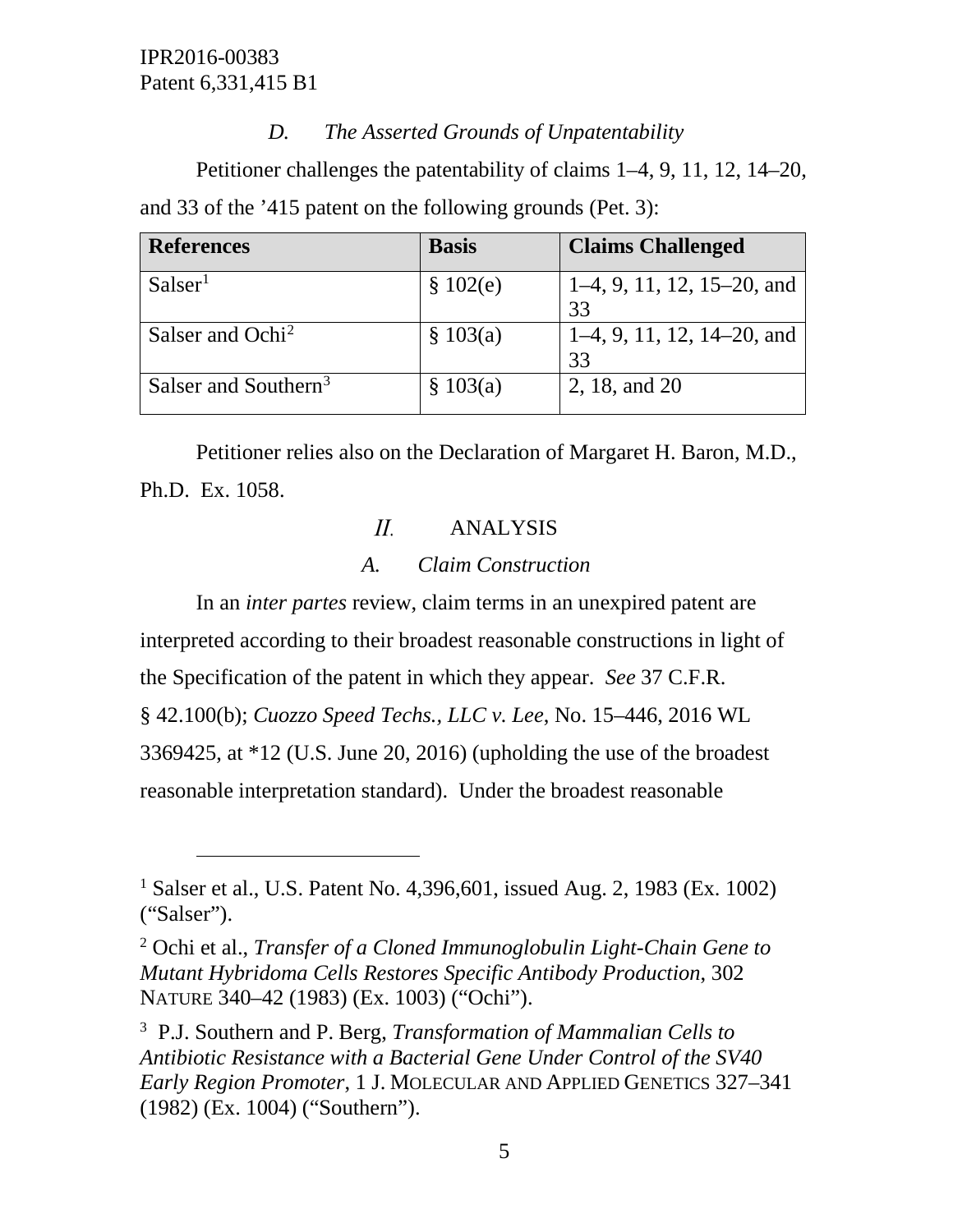construction standard, claim terms are presumed to have their ordinary and customary meaning, as would be understood by one of ordinary skill in the art in the context of the entire disclosure. *In re Translogic Tech., Inc.*, 504 F.3d 1249, 1257 (Fed. Cir. 2007).

We determine that, for purposes of this Decision, none of the terms in the challenged claims require express construction at this time. *See, e.g.*, *Vivid Techs., Inc. v. Am. Sci. & Eng'g, Inc.*, 200 F.3d 795, 803 (Fed. Cir. 1999) (noting that only claim terms that are in controversy need to be construed, and then only to the extent necessary to resolve the controversy).

### *B. 35 U.S.C. § 325(d)*

Patent Owner argues Sanofi is a real party-in-interest in both the instant proceeding, as well as IPR2015-01624. Prelim. Resp. 9. Patent Owner asserts that the prior art relied upon by Petitioner in this case were discussed in the Petition in IPR2015-01624, and were submitted also as exhibits to that Petition. *Id.* Patent Owner, therefore, contends that Sanofi cannot represent that those references were unknown to it at the time of filing of the Petition in IPR2015-01624. *Id.*

Patent Owner additionally asserts that the grounds proffered by the instant Petition are substantially the same as the challenges raised in the petition in IPR2015-01624. *Id.* at 12–15. Patent Owner argues further that the Petition in the instant proceeding has the benefit of Patent Owner's Preliminary Response in IPR2015-01624, and that we should not allow Petitioner in this proceeding "a second bite of the apple." *Id.* at 15–20. Patent Owner, thus, requests that we exercise our discretion under 35 U.S.C. § 325(d) and deny the Petition. *Id*. at 5.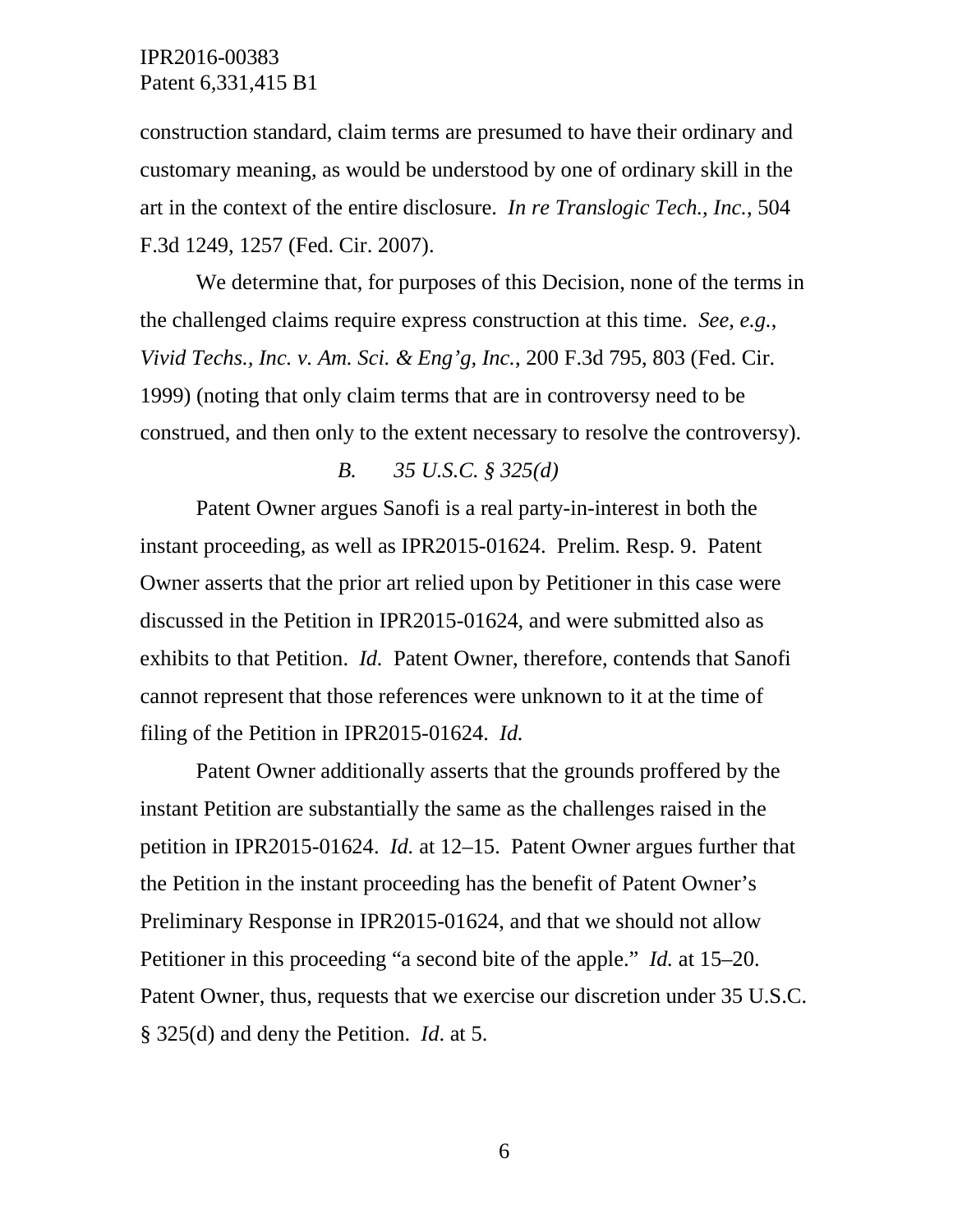35 U.S.C. § 325(d) states, in relevant part (emphasis added), that "[i]n determining whether to institute or a proceeding under this chapter . . . the Director *may* take into account whether, and reject the petition or request because, the same or substantially the same prior art or arguments previously were presented to the Office." We have considered the Patent Owner's arguments, along with the facts and circumstances of the instant proceeding, and we decline to exercise our discretion to deny the Petition under 35 U.S.C. 325(d).

### *C. Anticipation by Salser (Ex. 1002)*

Petitioner contends that claims 1–4, 9, 11, 12, 15–20, and 33 are anticipated by Salser. Pet. 26–47. Patent Owner disagrees. Prelim. Resp. 37–52.

### *i. Overview of Salser (Ex. 1002)*

Salser discloses "[m]ethods and compositions . . . for providing mammalian hosts with additional genetic capability, either a novel capability or enhancement of an existing one." Ex. 1002, 1:46–49. Host cells that are capable of regeneration are removed from the host, and genetic material is introduced such that the genetic material "becomes capable of replication and expression." *Id.* at 1:49–52. "The introduced genetic material includes at least one marker which allows for selective advantage for the host cells in which the introduced genetic material is capable of expression." *Id.* at 1:52– 56. In particular, the genetic material provides for the expression of an enzyme. *Id.* at 1:62–64. Salser teaches further that

genetic functions can be provided for a variety of purposes including treatment of genetic deficiencies, which includes providing a genetic capability which the host lacks or production of a normal product where the host produces an abnormal one; production of enzymes which can protect the host from cytotoxic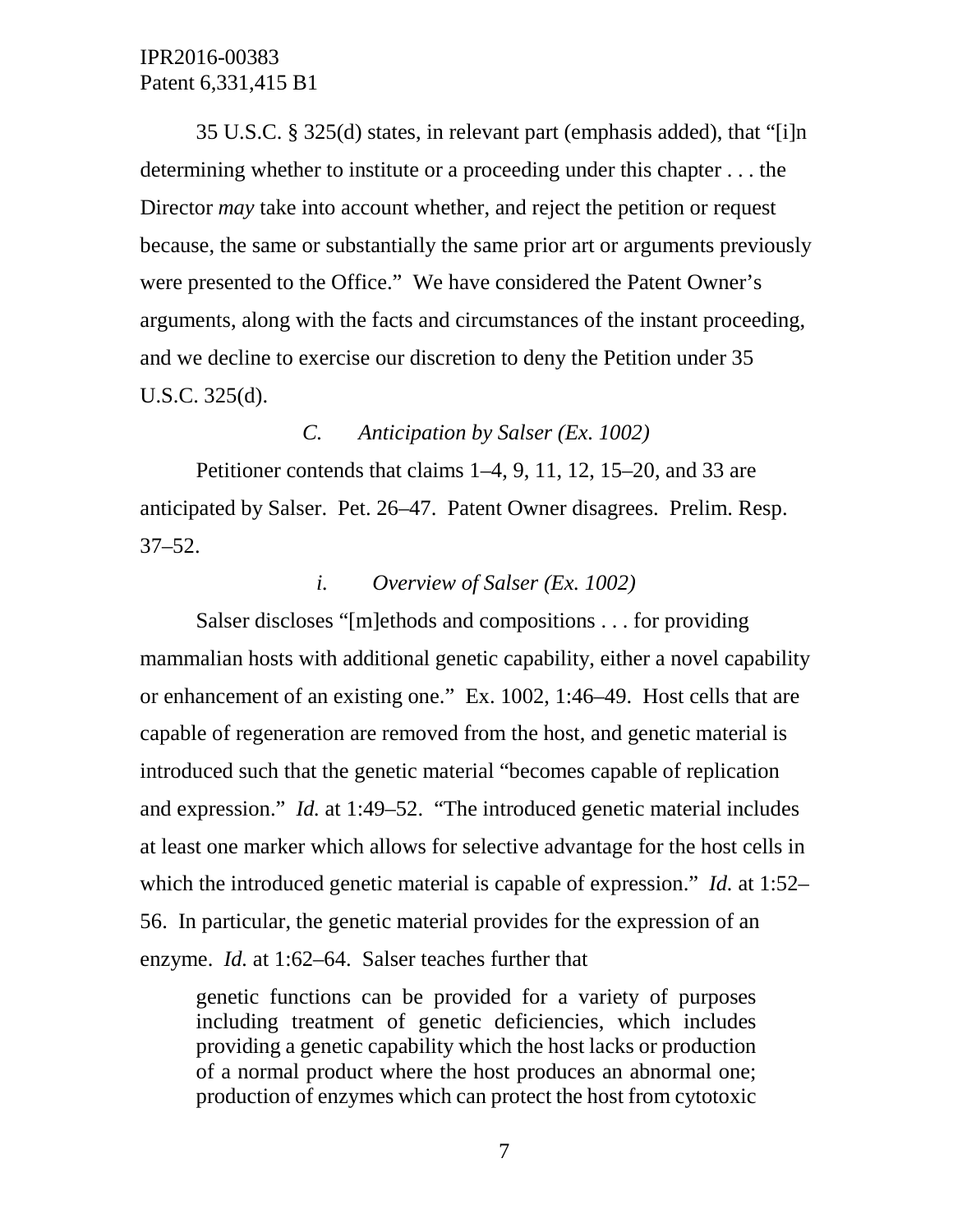agents; or for production of a wide variety of proteins e.g. hormones, globulins or the like.

*Id.* at 2:29–36.

As to the genetic material that may be introduced, Salser teaches:

The genetic material which is employed for recombination with the host cells may be either naturally occurring, synthetic, or combinations thereof. Depending upon the mode employed for introduction, the size of the genetic material introduced will vary. Furthermore, when two or more genes are to be introduced they may be carried on a single chain, a plurality of chains, or combinations thereof. Restrictions as to the size of a DNA fragment will be as a result of limitations due to the technical aspects of the vector: if a recombinant DNA is to be used, by the packaging requirements of a viral vector; the probability of transfer into the recipient cells by the method employed; the manner of preparation and isolation of the DNA fragments; or the like.

*Id.* at 3:46–59.

As to the type of DNA, Salser teaches:

[T]he types of DNA which will be employed for selective markers include genes which react with drugs which interfere with regeneration so as to destroy activity of the drug; genes which provide sites which are not susceptible to drug action, so as to prevent the drug's action in the particular cell; genes which are repetitive for production of a desired protein e.g. an enzyme, which is inhibited by the drug; or genes which affect the regulatory function of the cell, so as to provide for overproduction of a particular enzyme by the natural processes of the cell, and which increase the normal replication of the cell genes to enable the cell to better compete for limited resources within the body.

*Id.* at 4:54–66.

Salser teaches also that the "DNA employed may provide for a single gene, a single set of genes, e.g. the beta-globin gene cluster, or a plurality of unrelated genes." *Id.* at 5:27–29. Salser discloses that "[w]ith the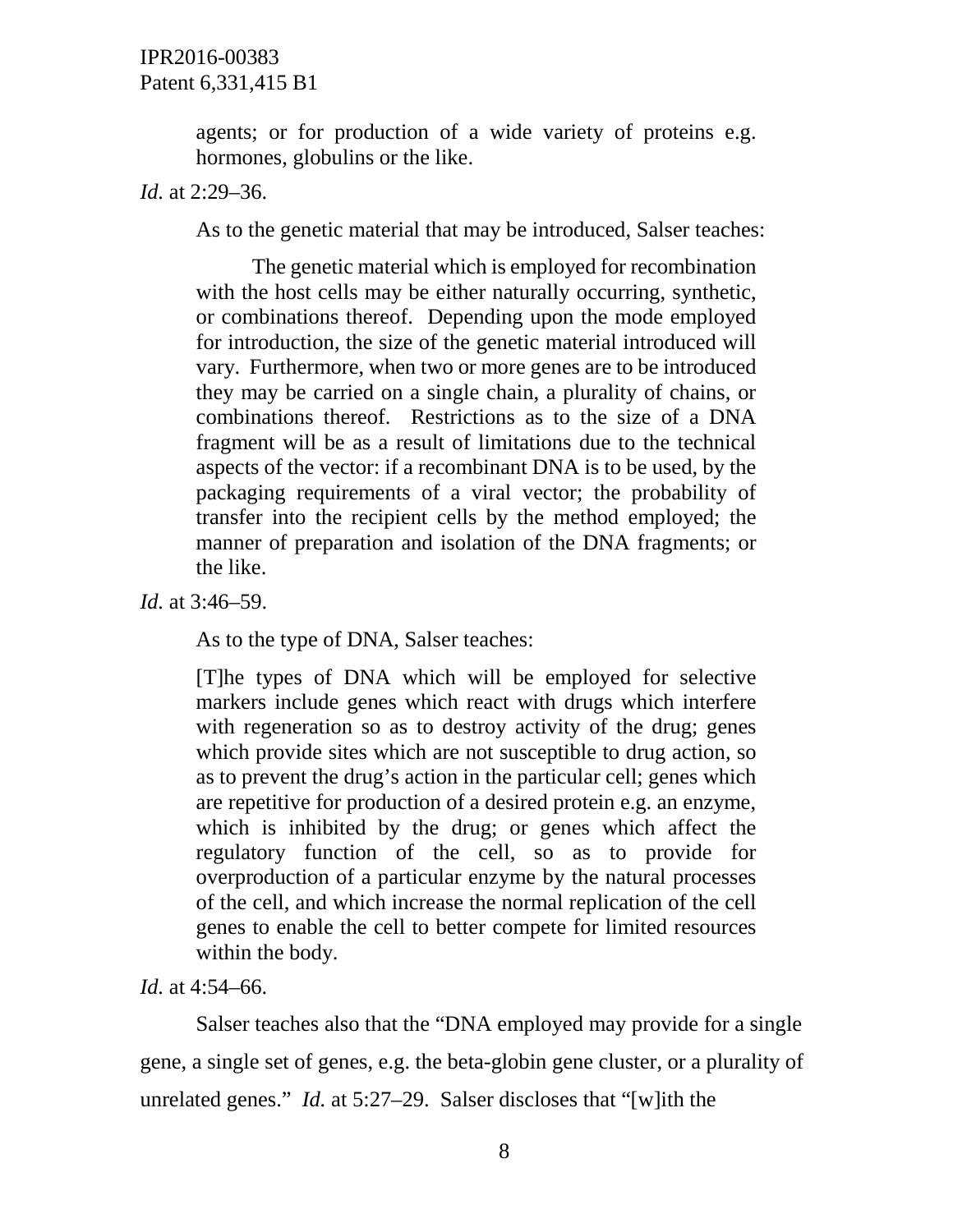hemoglobinopathies, insertion of a normally regulated and structurally normal β-globin gene should be capable of correcting the defect in β-thalassemia and sickle cell disease." *Id.* at 17:23–26.

According to Salser:

The transfer of genes for drug resistance to hematopoietic cells in vitro and their selection in intact animals in vivo provides for a variety of clinical applications. Such applications include the transfer of drug resistance genes with the objective of enabling patients with cancer to tolerate higher doses of antineoplastic drugs and insertion of genes which confer a proliferative advantage coupled to other genes to treat human genetic diseases such as the hemoglobinopathes.

*Id.* at 17:6–33.

### *ii. Analysis*

"Anticipation requires the presence in a single prior art disclosure of all elements of a claimed invention arranged as in the claim." *SynQor, Inc. v. Artesyn Techs., Inc.*, 709 F.3d 1365, 1375 (Fed. Cir. 2013) (quoting *Connell v. Sears, Roebuck & Co.*, 722 F.2d 1542, 1548 (Fed. Cir. 1983)). Nonetheless, "a reference can anticipate a claim even if it 'd[oes] not expressly spell out' all the limitations arranged or combined as in the claim, if a person of skill in the art, reading the reference, would 'at once envisage' the claimed arrangement or combination." *Kennametal, Inc. v. Ingersoll Cutting Tool Co.*, 780 F.3d 1376, 1381 (Fed. Cir. 2015) (quoting *In re Petering*, 301 F.2d 676, 681 (CCPA 1962)); *see also In re Preda*, 401 F.2d 825, 826 (CCPA 1968) (noting that "in considering the disclosure of a reference, it is proper to take into account not only specific teachings of the reference but also the inferences which one skilled in the art would reasonably be expected to draw therefrom").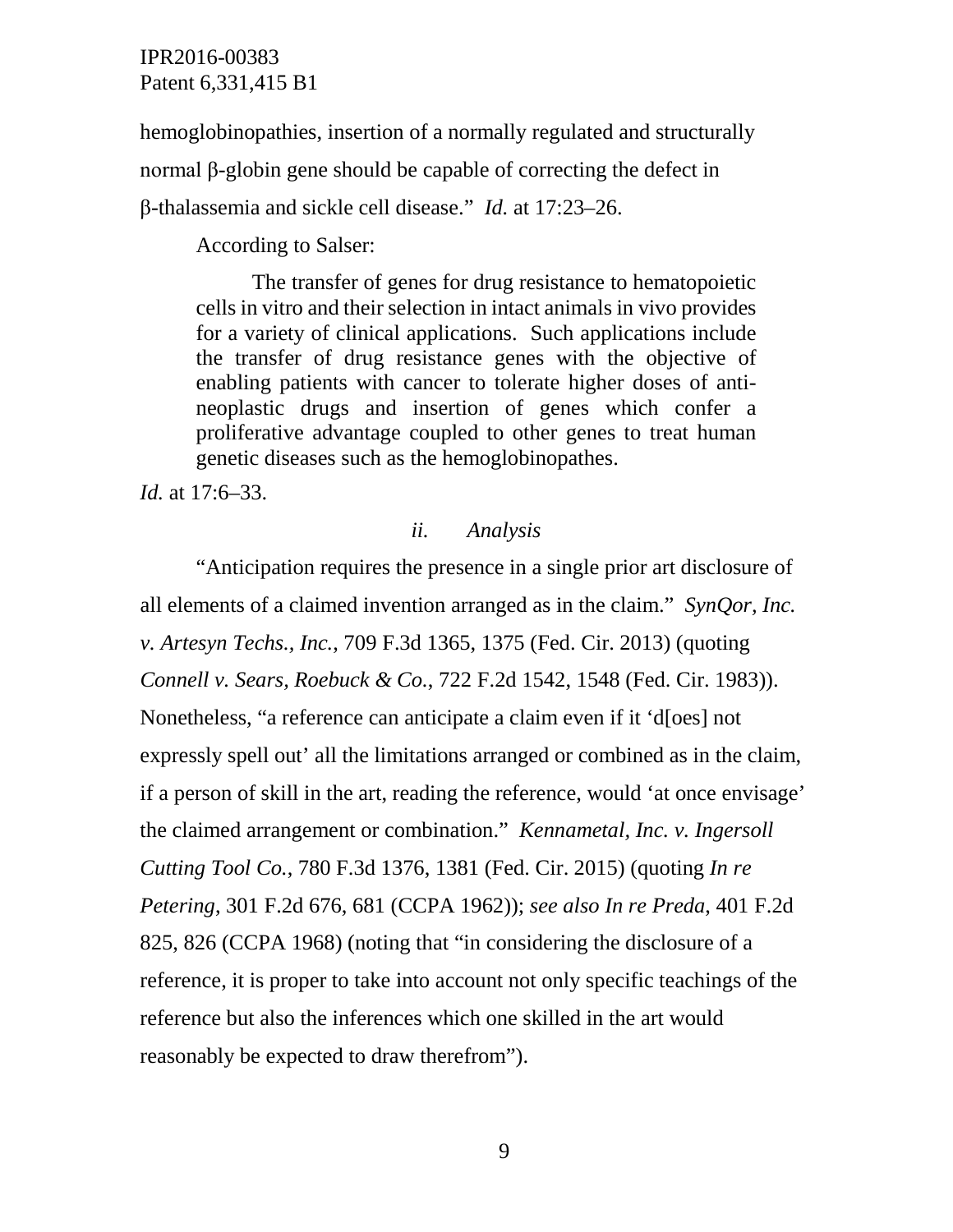"Thus, it is not enough that the prior art reference discloses part of the claimed invention, which an ordinary artisan might supplement to make the whole, or that it includes multiple, distinct teachings that the artisan might somehow combine to achieve the claimed invention." *Net MoneyIN, Inc. v. VeriSign, Inc.*, 545 F.3d 1359, 1371 (Fed. Cir. 2008). "The requirement that the prior art elements themselves be 'arranged as in the claim' means that claims cannot be 'treated . . . as mere catalogs of separate parts, in disregard of the part-to-part relationships set forth in the claims and that give the claims their meaning.'" *Therasense, Inc. v. Becton, Dickinson & Co.*, 593 F.3d 1325, 1332 (Fed. Cir. 2010) (quoting *Lindemann Maschinenfabrik GMBH v. Am. Hoist & Derrick Co.*, 730 F.2d 1452, 1459 (Fed. Cir. 1984)).

"It is well established that the disclosure of a genus in the prior art is not necessarily a disclosure of every species that is a member of that genus." *Atofina v. Great Lakes Chem. Corp.*, 441 F.3d 991, 999 (Fed. Cir. 2006). Rather, "whether a generic disclosure necessarily anticipates everything within the genus . . . depends on the factual aspects of the specific disclosure and the particular products at issue." *Sanofi–Synthelabo v. Apotex, Inc.*, 550 F.3d 1075, 1083 (Fed. Cir. 2008). Of "critical importance" in conducting this analysis is "how one of ordinary skill in the art would understand the relative size of a genus or species in a particular technology." *OSRAM Sylvania, Inc. v. Am. Induction Techs., Inc.*, 701 F.3d 698, 706 (Fed. Cir. 2012). One way that a genus may be narrowed is that the prior art discloses a "'pattern of preferences'" that leads to the claimed species. *Sanofi– Synthelabo v. Apotex, Inc.*, 470 F.3d 1368, 1377 (Fed. Cir. 2006). Moreover, the reference "must clearly and unequivocally disclose the claimed compound or direct those skilled in the art to the compound without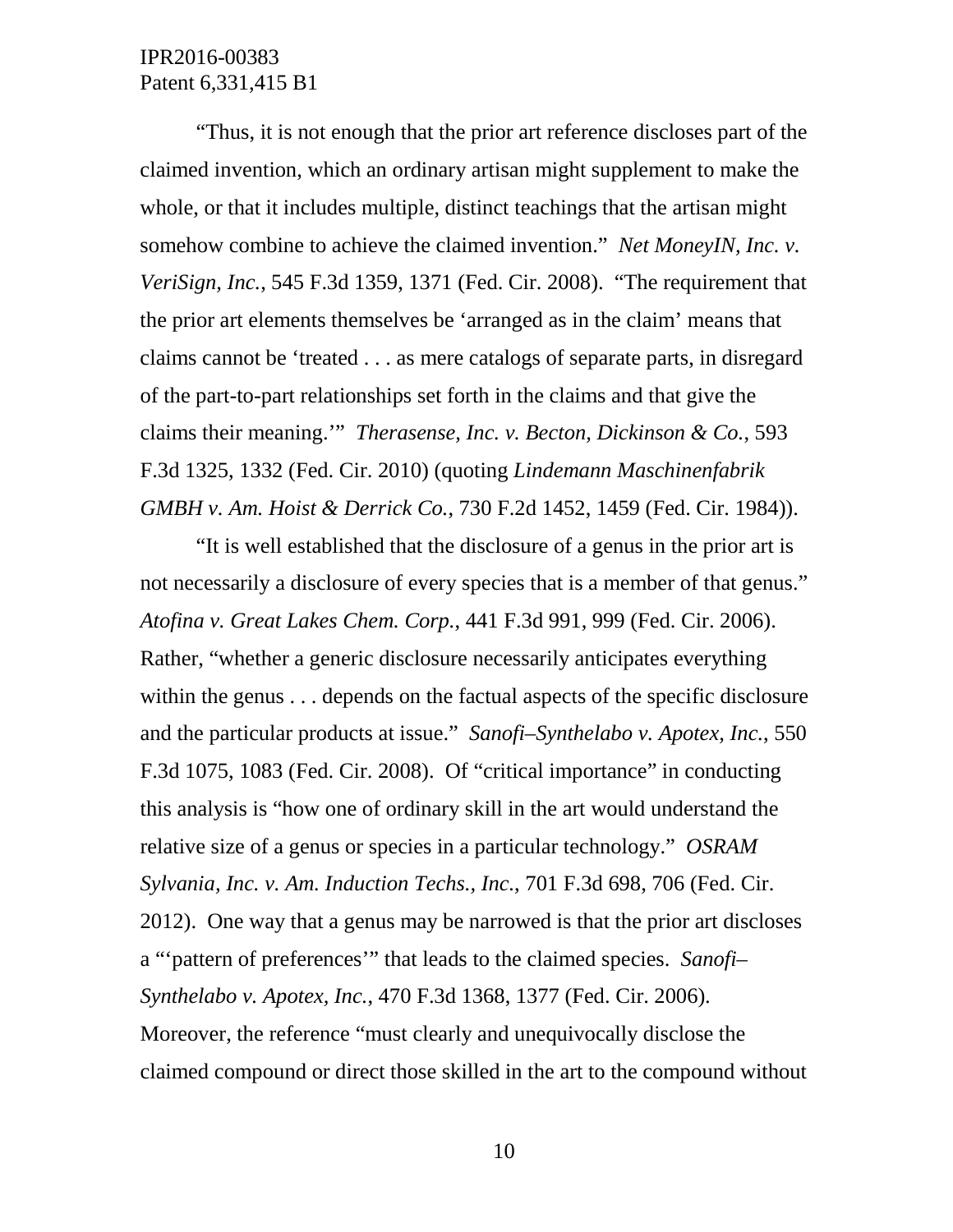$\overline{a}$ 

*any* need for picking, choosing, and combining various disclosures not directly related to each other by the teachings of the cited reference." *In re Arkley*, 455 F.2d 586, 587 (CCPA 1972).

# *a. Claim 1*

Independent claim 1 requires the recombinant production of an immunoglobulin molecule (i.e., an antibody) or immunologically functional fragment by "independently expressing" DNA sequences encoding at least the variable domains of the immunoglobulin heavy and light chains within a "single host cell." As to independent claim 1, Petitioner contends that Salser "discloses a process for producing an immunoglobulin molecule in a single host cell." Pet. 33. Specifically, Petitioner asserts that Salser "provides a method for producing a 'wide variety of proteins' using rDNA technology . . . among which are 'globulins.'" *Id.* (citing Ex. 1002, 2:29–36; Ex. 1058  $\P$  63).

According to Petitioner, the ordinary artisan, upon considering the genus of "globulin proteins" as of April 1983, "would have immediately and primarily envisioned the species of immunoglobulins within the genus of globulins." *Id.* Petitioner asserts that the family of mammalian globulins that would have been considered as targets for the gene replacement therapy of Salser is defined and limited, with no more than eight members. *Id.* at 33–34 (citing Ex. 1058 ¶ 64). Petitioner asserts:

The Medical Subject Headings index, $4$  the controlled vocabulary for indexing articles and cataloging books and other holdings in the National Library of Medicine, identifies three distinct subgenus members of the globulin family: lactoglobulins

<span id="page-10-0"></span><sup>&</sup>lt;sup>4</sup> Petitioner argues that the Medical Subject Headings index is extrinsic evidence as to how the ordinary artisan would have understood the term "globulin." Pet. 34–35.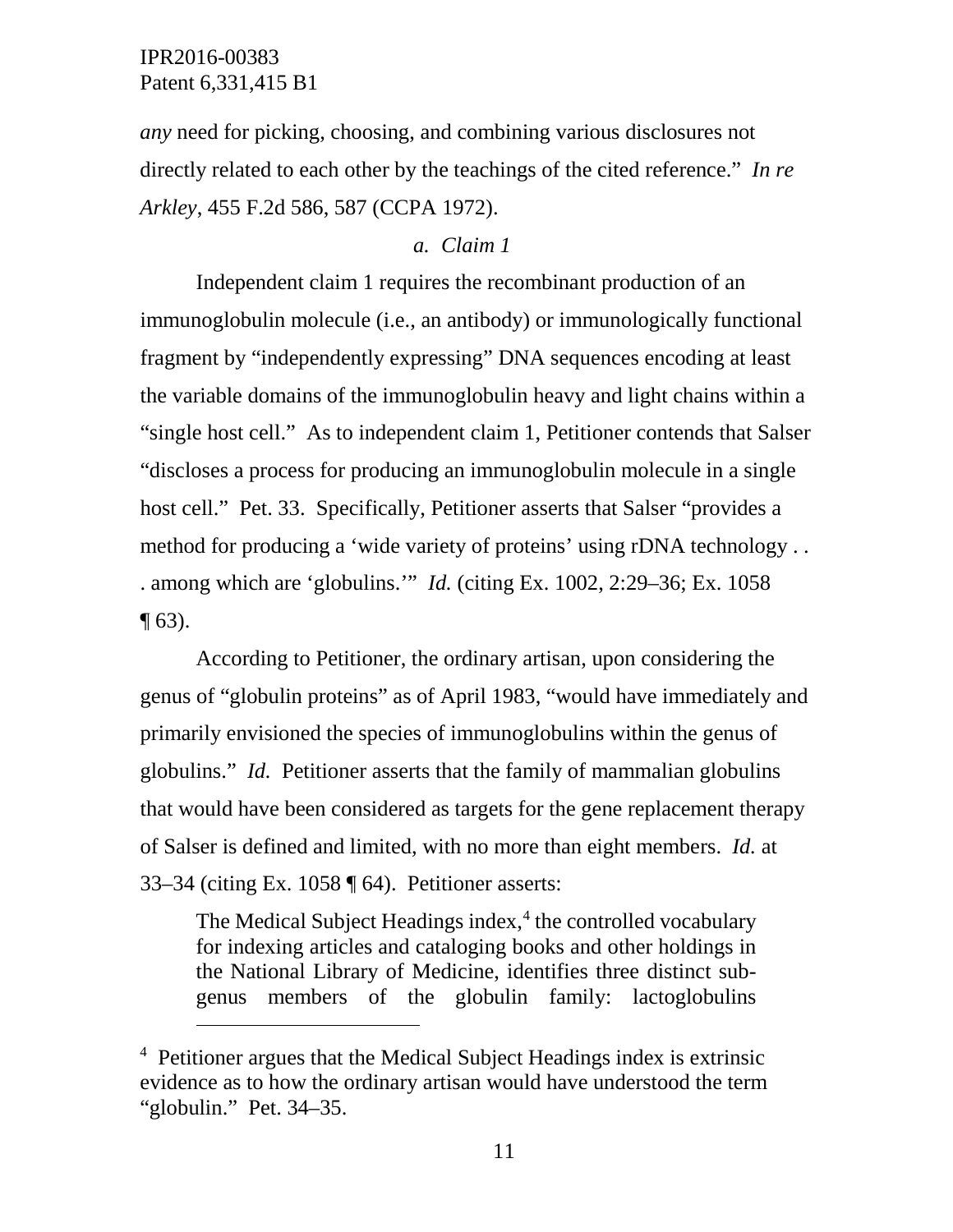> (lactoferrin), serum globulins, and thyroglobulin. Serum globulins are further broken down into six species: immunoglobulins (gamma globulins), alpha-globulins, betaglobulins, fibronectins, macroglobulins, and transcobalamins:

**GLOBULINS**<br>LACTOGLOBULINS LACTOFERRIN · **SERUM GLOBULINS ALPHA GLOBULINS** ALPHA 1-ANTITRYPSIN<br>ALPHA MACROGLOBULINS ANTIPLASMIN<br>ANTITHROMBIN III<br>CERULOPLASMIN **HAPTOGLOBINS OROSOMUCOID** PROGESTERONE BINDING GLOBULIN .<br>RETINOL BINDING PROTEINS THYROXINE BINDING PROTEIN **TRANSCORTIN** BI **BETA 2 MICROGLOBULIN<br>BETA-THROMBOGLOBULIN . BETA TRACE PROTEIN .**<br>HEMOPEXIN **PROPERDIN** SEX HORMONE BINDING GLOBULIN **TRANSFERRIN FIBRONECTI GAMMA GLOBULINS MMUNOGLOBULINS IGA IGA, SECRETORY** IGD **IGG**<br>IGG IGM **IMMUNOGLOBULIN FRAGMENTS** IMMUNOGLOBULINS, ALPHA CHAIN . IMMUNOGLOBULINS, DELTA CHAIN . **IMMUNOGLOBULINS, EPSILON CHAIN IMMUNOGLOBULINS, FAB** 

IMMUNOGLOBULINS, FC . IMMUNOGLOBULINS, FD . IMMUNOGLOBULINS, GAMMA CHAIN IMMUNOGLOBULINS, HEAVY CHAIN IMMUNOGLOBULINS, J CHAIN<br>IMMUNOGLOBULINS, KAPPA CHAIN<br>IMMUNOGLOBULINS, LAMBDA CHAIN IMMUNOGLOBULINS, LIGHT CHAIN<br>IMMUNOGLOBULINS, MU CHAIN · SECRETORY COMPONENT . **PARAPROTEINS** BENCE JONES PROTEIN<br>CRYOGLOBULINS **MYELOMA PROTEINS** PYROGLOBULINS . **ALPHA MACROGLOBULINS** TRANSCOBALAMINS **THYROGLOBULIN** 

Pet. 34 (citing Ex. 1012, 256–57; Ex. 1058 ¶ 64) (citations omitted) (footnote added).

Petitioner asserts further that of the globulins identified in the Medical Subject Headings index, immunoglobulins would have been understood to be the most important from a medical and therapeutic standpoint, as they are necessary for a properly functioning immune system. *Id.* at 35 (citing Ex. 1058 ¶ 65). According to Petitioner, the "sole conceptual difference" between Salser and the '415 patent "is that Salser's cell factory is returned to a host whereas the '415 patent's cell factory remains *ex vivo*." Pet. 27. Petitioner asserts, however, that the function of both cells is to produce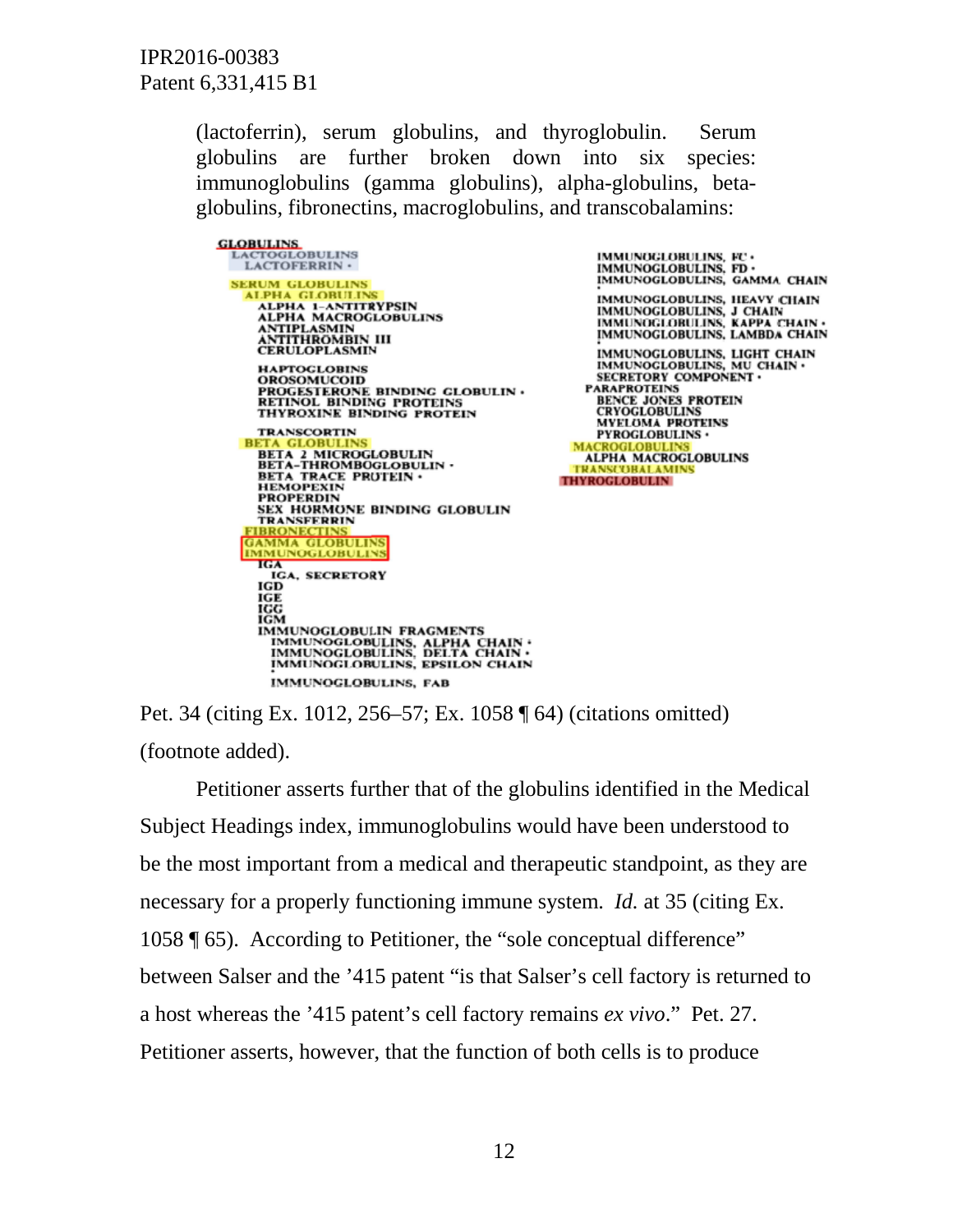recombinant proteins that are encoded by inserted foreign genes. *Id.* (citing Ex. 1058 ¶ 59).

Patent Owner responds that Salser does not teach recombinant immunoglobulins, and in fact, does not disclose immunoglobulins at all. Prelim. Resp. 37. Petitioner, Patent Owner contends, "mischaracterizes the 'genus' disclosed in Salser." *Id.* at 38. Specifically, Patent Owner notes that the genus of Salser "consists of all hormones, all globulins, and all 'like' proteins, not simply a genus of 'globulins.'" *Id.* (citing Ex. 1002, 2:34–35). That genus, Patent Owner asserts, is vast. *Id.* And even if one were to consider only the genus of globulins, that genus includes 40 species of proteins, including "11 types of alpha globulins, 7 types of beta globulins, multiple different types of immunoglobulins and fragments, and several other subspecies of 'globulin' proteins." *Id.* (citing Ex. 1012, 256–57).

Moreover, Patent Owner contends that "Petitioner has not demonstrated that Salser would direct one of ordinary skill in the art to immunoglobulins specifically." *Id.* Petitioner, Patent Owner asserts, ignores the fact that Salser focused specifically on treatments for hemoglobin-based genetic deficiencies, which were, at the time of Salser, important topics of investigation. *Id.* at 41 (citing Ex. 1002, 17:14; Ex. 2010, 7).

We agree with Patent Owner that Petitioner has not persuasively established that the ordinary artisan, when reading Salser's genus of proteins, which could be a target of the disclosed methods, would "at once envisage" the species of "immunoglobulins" as required by challenged claim 1, even with the specific mention of the subgenus of "globulins." See *Kennametal, Inc.*, 780 F.3d 1376 at 1381.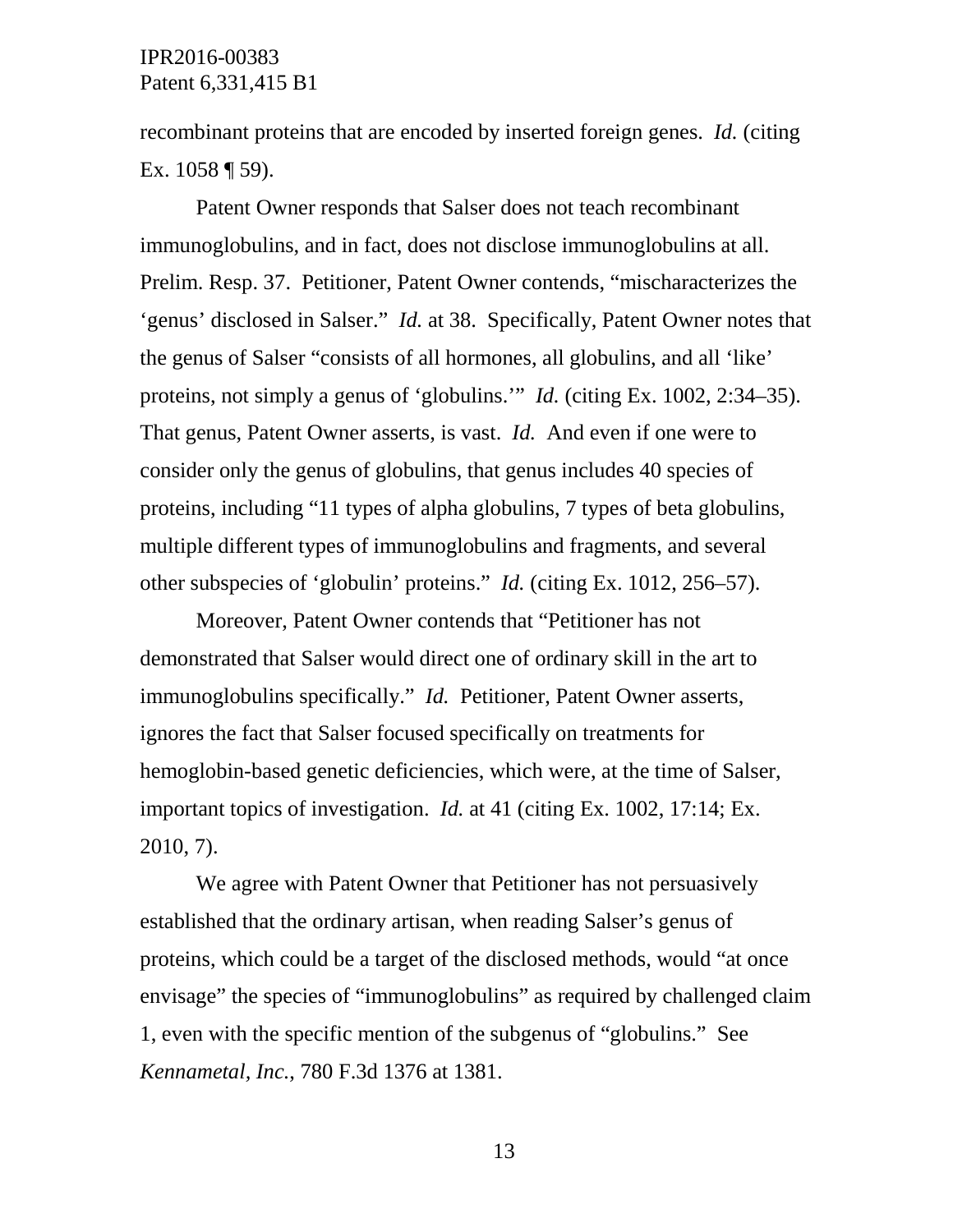As noted by Patent Owner, the genus of Salser is not limited to globulins. Prelim. Resp. 38. Rather, Salser teaches:

genetic functions can be provided for a variety of purposes including treatment of genetic deficiencies, which includes providing a genetic capability which the host lacks or production of a normal product where the host produces an abnormal one; *production of enzymes* which can protect the host from cytotoxic agents; or for *production of a wide variety of proteins e.g. hormones, globulins or the like*.

Ex. 1002, 2:28–36 (emphasis added). And when Salser does focus on globulins, the focus is on the beta-globin gene for the treatment of hemoglobinopathies. *Id.* at 5:27–29, 17:6–33. Thus, Salser does not express a pattern of preferences such that the ordinary artisan would envision the use of DNAs encoding for immunoglobulin heavy and light chains in the gene therapy methods taught by that reference.

We have considered the Declaration of Dr. Baron, as well as the Medical Subject Headings index, but they do not convince us otherwise. Petitioner relies on the Medical Subject Headings index to support its contention that the family of mammalian globulins that would have been considered as targets for the gene replacement therapy has no more than eight members. Pet. 33–34. Moreover, Dr. Baron opines:

among the globulins identified in the Medical Subject Headings at the time, immunoglobulins were inarguably the most important of the globulins from a medical and therapeutic standpoint. Certainly immunoglobulins, and specifically antibodies, are an important and necessary component of a properly functioning immune system. And immunoglobulins were the subject of intense research and experimental focus before 1983 and remain so to this day. . . . This is reflected by their respective frequency of citation in the indexed literature in the U.S. National Library of Medicine's "PubMed" database from the beginning of the 20th century until April 1983.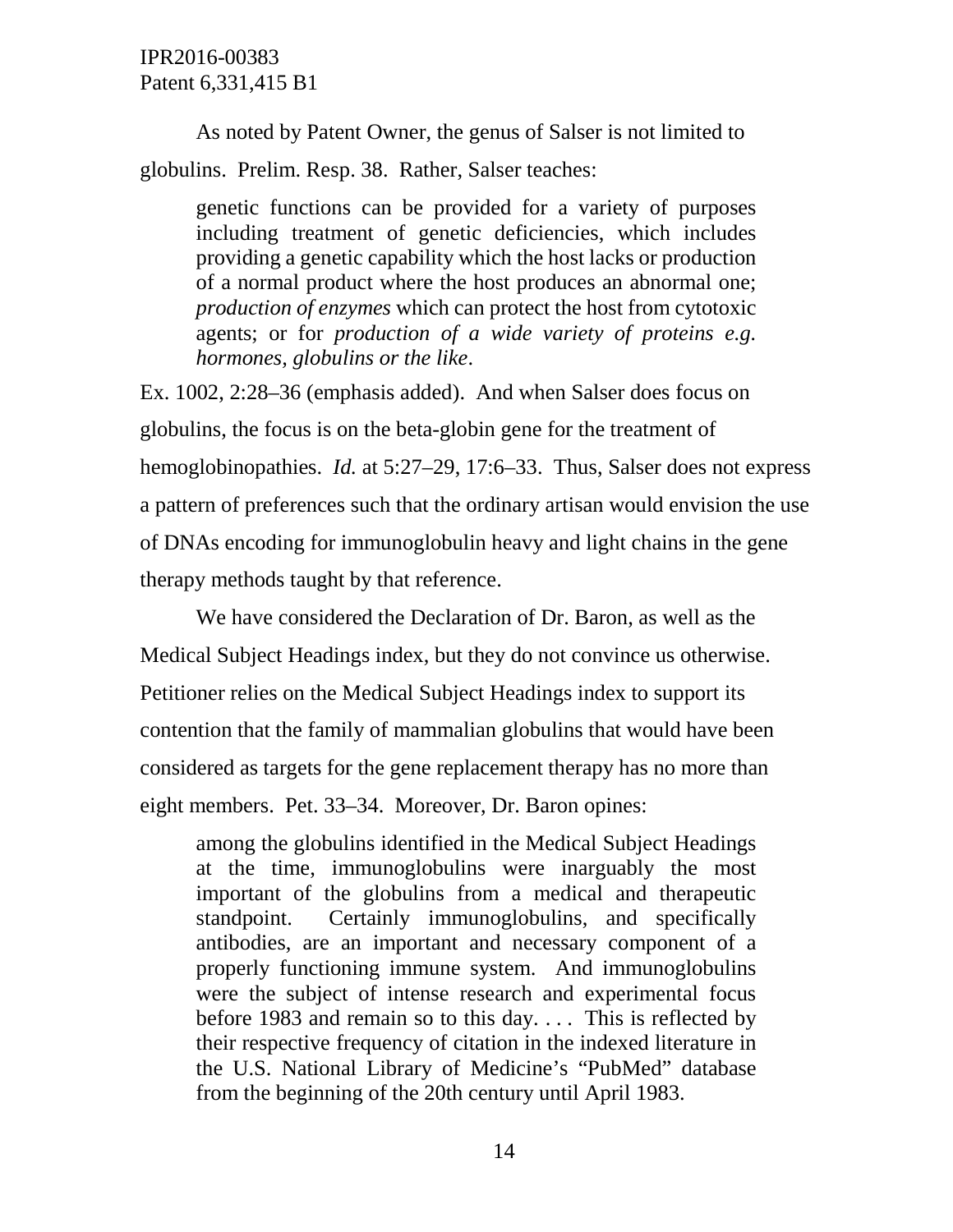### Ex.  $1058 \text{ } \sqrt{\ } 65.$

As already discussed, the genus of Salser is not limited to globulins, but includes enzymes and hormones and the like. Ex. 1002, 2:28–36. Petitioner and its expert do not point us to any teaching in Salser upon consideration of the large genus of proteins, including enzymes, hormones, globulins and the like, that would have provided a pattern of preferences leading to the species of immunoglobulins.

Petitioner contends further that Salser "discloses transforming a single host cell with two DNA sequences, encoding the immunoglobulin heavy and light chains." Pet. 36. In particular, Petitioner notes that Salser teaches the transformation of mammalian cells with DNA that is capable of replication and expression in the host cell. *Id.* (citing Ex. 1002, 1:49–52; Ex. 1058 ¶¶ 67–68). As taught by Salser, the DNA includes a selectable marker, and may also contain other genetic material for the production of a wide variety of proteins. *Id.* at 37 (citing Ex. 1002, 2:15–18, 1:29–36; Ex. 1058 ¶ 68). According to Petitioner, Salser discloses that the "full complement of genetic material to be incorporated into the host cell by transformation can therefore include 'two or more genes,' 'a single set of genes' or a 'plurality of unrelated genes' in addition to the selectable marker, and they can be 'carried on a single chain, a plurality of chains, or combinations thereof.'" *Id.* at 37–38 (citing Ex. 1002 3:46–53, 5:26–29; Ex. 1058 ¶ 68). Petitioner asserts that "[t]hese are all unmistakable references to multiple *different* genes of interest." *Id.* at 38 (footnote omitted).

In particular, Petitioner points to Salser's discussion that a single set of genes, such as the beta-globin gene cluster, may be transformed into a host cell. *Id.* at 29. Petitioner notes that as the beta-globin gene cluster is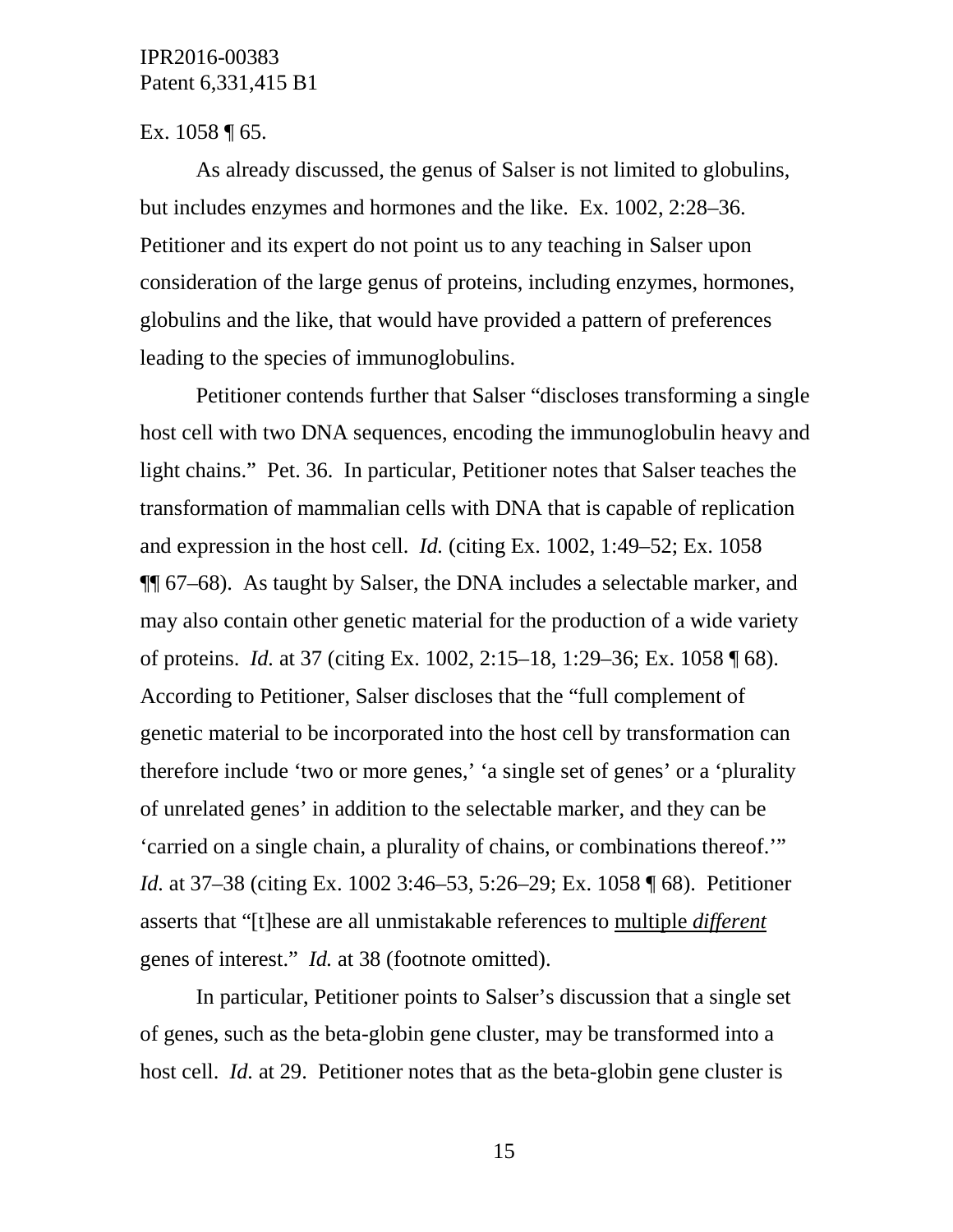five separate genes encoding five different polypeptides, wherein each gene is separated by non-coding DNA, expression of the cluster would result in five separate polypeptide molecules being expressed. *Id.* at 29–30.

Therefore, Petitioner asserts that the disclosure of Salser "clearly accommodates the insertion into the cell of the two (heavy and light chain) DNA sequences that were known to [an ordinary artisan] in 1983 to be required to make an immunoglobulin." *Id.* at 39 (citing Ex. 1058 ¶ 69). Petitioner contends "it takes no more than [an ordinary artisan's] ordinary creativity to understand as a matter of simple logic that producing an immunoglobulin in a single host cell transformed with a vector having 'two or more genes' (or a 'single set of genes' or a 'plurality of unrelated genes') requires that both heavy and light chain DNA sequences be present in the single transformed host cell." *Id.* at 40 (citing Ex. 1058 ¶ 70). According to Petitioner:

[T]he Salser patent's teaching to co-express heavy and light chains in a single host cell—from the disclosure of producing "globulins" by transforming a host cell with "two or more genes," "a single set of genes" or a "plurality of unrelated genes"—is in line with the inventors' goal of creating a genebased treatment for subjects who cannot make, or make an incorrect version of, an immunoglobulin with therapeutic value; to produce the chains in separate cells and remove them from a common environment where they can assemble *in vivo* into a functional (antigen-binding) immunoglobulin would completely vitiate the intended goals of the Salser invention.

*Id.* at 40–41 (citing Ex. 1058 ¶ 70).

Patent Owner responds that Salser does not disclose the transformation of a single host cell with multiple DNA sequences that encode immunoglobulin heavy and light chains. Prelim. Resp. 43. Patent Owner characterizes Petitioner's challenge as arguing that "Salser's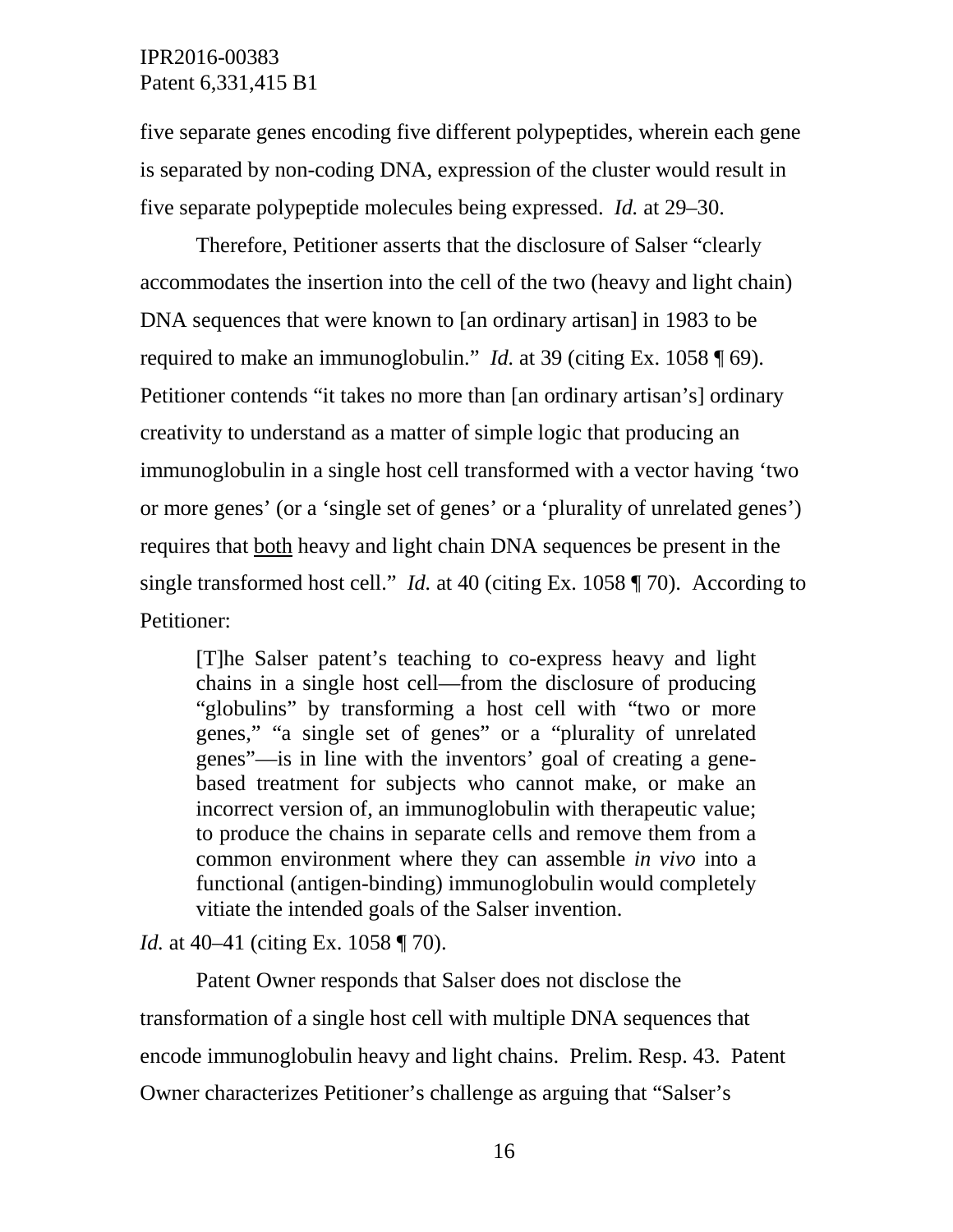disclosure of 'genes' (plural) 'clearly accommodates' the 'insertion into the cell of the two (heavy and light chain) DNA sequences . . . required to make an immunoglobulin.'" *Id.* (quoting Pet. 39). "[A]ccommodating" such functionality as argued by Petitioner, Patent Owner asserts, does not meet the standard for anticipation. *Id*. Specifically, Patent Owner contends "Petitioner has only argued that the various disclosures *could have* been arranged by one of ordinary skill in the art in April 1983," which is insufficient for anticipation. *Id.* at 43–44.

According to Patent Owner, Petitioner has "cobbled together different passages from disparate parts of the disclosure" of Salser, by attempting to link the disclosure of introducing DNA of two or more genes to Salser's disclosure of globulins. *Id.* at 44. Nothing in Salser, Patent Owner asserts, "discusses the transfection of a single host cell with multiple genes of interest with the goal of making a functional multimeric protein." *Id.*

Patent Owner argues that Salser's reference to the beta-globin gene cluster does not help Petitioner's anticipation challenge. *Id.* at 47. Patent Owner argues that the articles cited in the Petition teach that "the beta-globin gene cluster is made up of variants of *the same gene* that are expressed at *different* times during human development, *i.e.*, all five genes are not expressed together in nature." *Id.* (citing Ex. 1031, 853–854; Ex 1032, 855– 856; Ex. 2012, 3930–3931; Ex. 2013, 1589). Petitioner, therefore, according to Patent owner, "has not shown that its citation to beta-globin discloses independent expression of multiple different proteins at the same time." *Id.*

Moreover, Patent Owner argues that Salser's reference to beta-globin is not a reference to the transformation of a cell with two different exogenous genes of interest, with assembly of those genes into a multimeric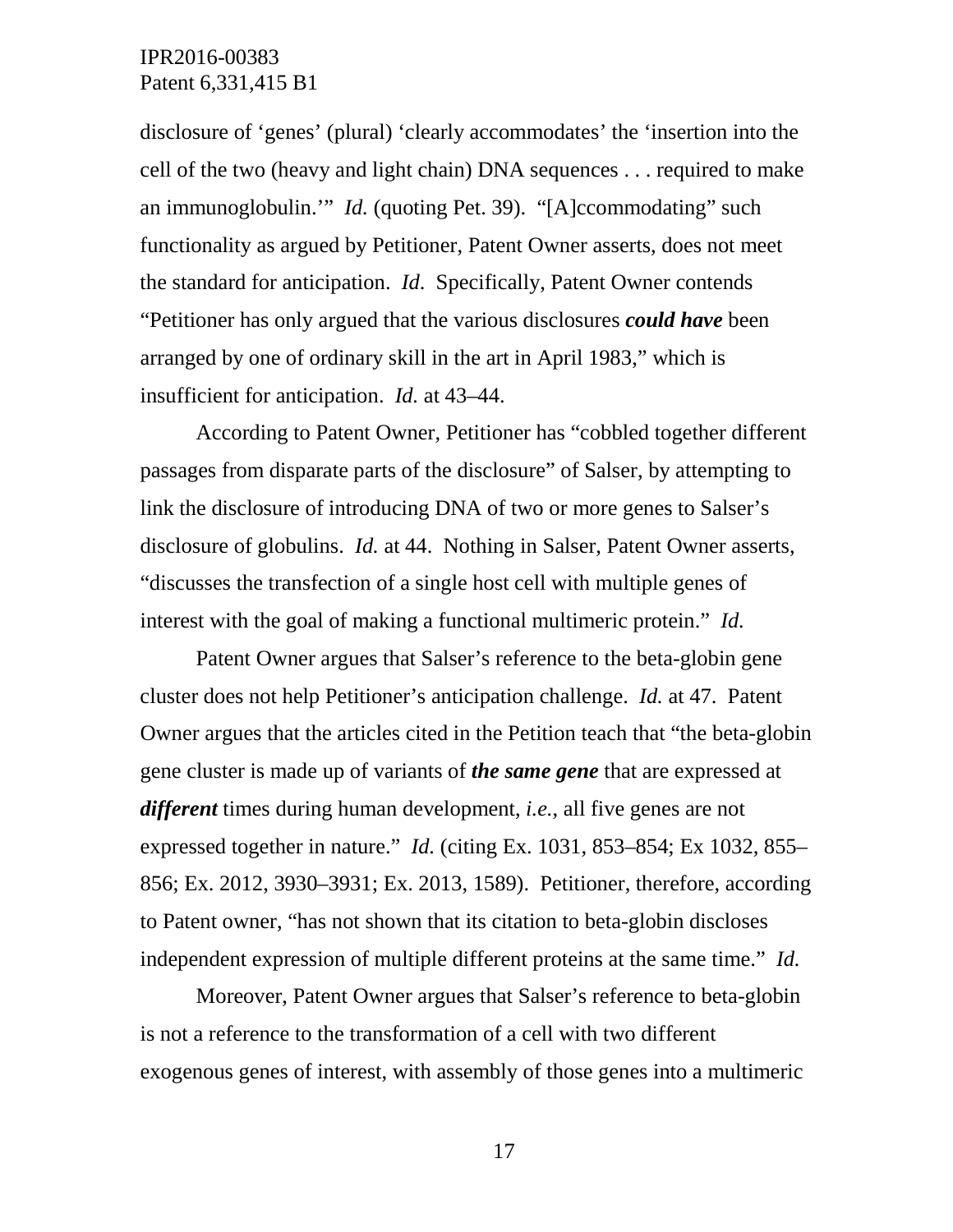protein. *Id.* at 47–48. Rather, Salser's reference to beta-globin in Salser is related to providing a structurally normal beta-globin gene for treating sickle cell anemia, which is caused by a mutation in hemoglobin beta chain. *Id.* at 48. Hemoglobin, however, consists of two alpha and two beta chains. *Id.* (citing Ex. 2012, 3927). Thus, Patent Owner contends that, at best, Salser is suggesting exogenous introduction of only one of the components of hemoglobin, while the alpha chain is endogenous to the host organism. *Id.*

We agree with Patent Owner that Petitioner has not also persuasively established that Salser teaches or suggests transforming a single host cell with two DNA sequences encoding the immunoglobulin heavy and light chains. Therefore, we agree that Petitioner has failed to persuasively establish that Salser anticipates challenged claim 1 because that limitation is missing from Salser's teaching as well. Although Salser teaches that two or more genes may be introduced into a host cell, and that those genes may be carried on a single chain, a plurality of chains, or combinations thereof (Ex. 1002, 3:46–59), that teaching, along with Salser's teaching that the genes may be a single set of genes or unrelated genes (*id.* at 5:27–29), does not amount to a teaching that genes encoding for both the immunoglobulin heavy and light chains must be incorporated into the same vector or otherwise expressed within a single host cell. *See Arkley*, 455 F.2d at 587.

Moreover, Petitioner's reliance on Salser's teaching that the DNA may encode the beta-globin cluster is equally unpersuasive. As noted by Patent Owner (Prelim. Resp. 47), the beta-globin gene cluster is made up of variants of the same gene, which are not expressed together at the same time.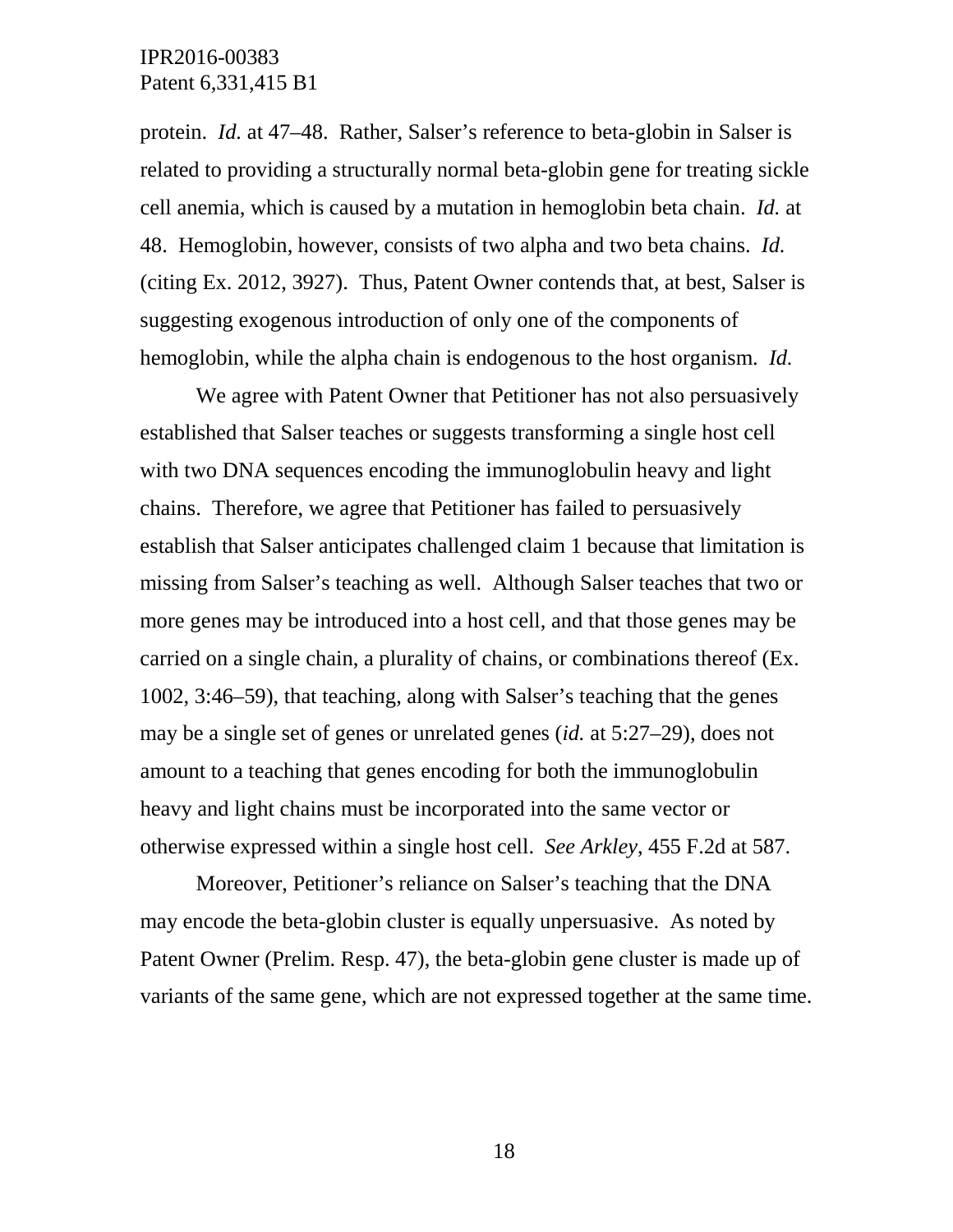$\overline{a}$ 

Such understanding is supported, for example, by Levings, $5$  which teaches that the "five genes of the human β-globin locus are arranged in a linear array on chromosome 11 and are expressed in a developmental stagespecific manner in erythroid cells." Ex. 2013, 1589; *see also* Ex. 1031, 853– 854 (noting that the β-globin gene is expressed exclusively in red blood cells at specific times in their development). Neither Petitioner nor its expert explain how the ordinary artisan would envision the expression of an immunoglobulin heavy and light chain DNA sequences after reading Salser disclosure of the beta-globin gene cluster, which results in the expression of five separate polypeptides at different times. We, thus, determine that Petitioner has not sufficiently established that Salser teaches, either expressly or inherently, all of the limitations as arranged in challenged claim 1.

# *b. Remaining Claims*

In its challenge of the process of independent claim 33, and the composition of independent claims 15 and 18, Petitioner relies on the teaching of Salser as discussed above with respect to independent claim 1. Pet. 44–45. Petitioner presents also a claim chart demonstrating where it asserts the limitations added by the dependent claims 2–4, 9, 11, 12, 16, 19, and 20 are taught. *Id.* at 46. Petitioner, however, does not address the deficiencies of Salser as discussed above. Thus, Petitioner has not sufficiently demonstrated a reasonable likelihood of success in showing that claims 2–4, 9, 11, 12, 15–20, and 33 are anticipated by Salser.

<span id="page-18-0"></span><sup>5</sup> P. Levings and J. Bungert, *The Human β-globin Locus Control Region*, 268 EUR.J. BIOCHEM. 1589–99 (2002) (Ex. 2013) ("Levings").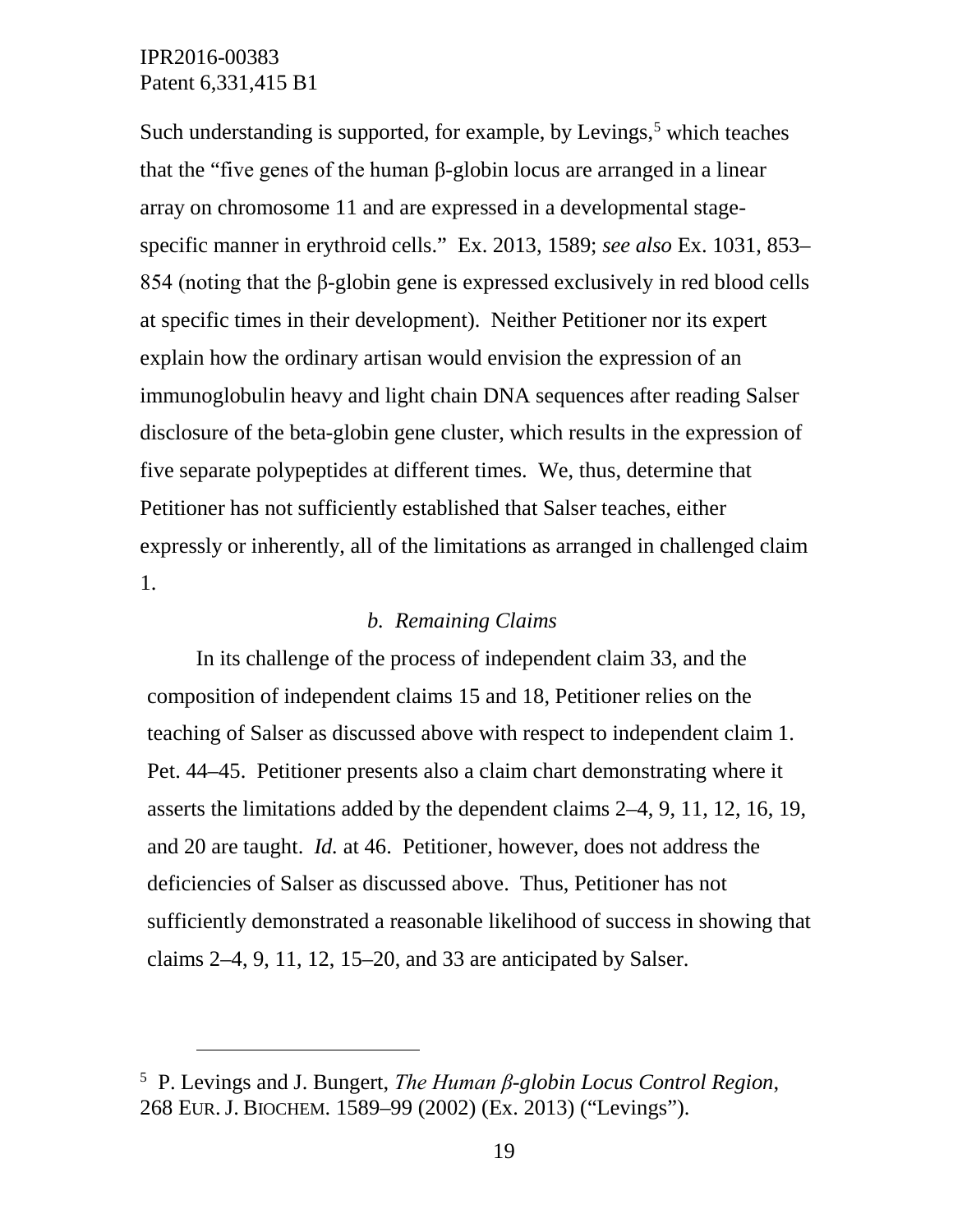### *iii. Conclusion*

For the reasons set forth above, we determine that Petitioner has not established a reasonable likelihood that claims 1–4, 9, 11, 12, 15–20, and 33 are anticipated by Salser.

# *D. Obviousness over Salser (Ex. 1002) and Ochi (Ex. 1003)*

Petitioner contends that claims 1–4, 9, 11, 12, 14–20, and 33 are rendered obvious by the combination of the Salser and Ochi. Pet. 47–51. Patent Owner disagrees. Prelim. Resp. 52–58.

### *i. Overview of Ochi (Ex. 1003)*

Ochi is titled "Transfer of a cloned immunoglobulin light-chain gene to mutant hybridoma cells restores specific antibody function." Ex. 1003. Ochi teaches that the "expression of immunoglobulin (Ig) genes is regulated at several levels," noting that "some cell types do not permit immunoglobulin production." *Id.*, Abstract. For example, production of the κ chain (i.e., light chain) of the immunoglobulin requires rearrangement to juxtapose variable and joining segments, but that rearrangement alone is not sufficient for κ-chain gene expression. *Id.* According to Ochi, the "mechanisms responsible for the regulation of the expression of rearranged immunoglobulin genes are poorly understood," and that identification of the structural features for gene expression *in vitro* requires the use of cells that normally allow immunoglobulin production. *Id.*

Specifically, Ochi teaches that the Sp603 hybridoma produces IgM that is specific for the hapten 2,4,6-trinitrophenyl ("TNP"). *Id.* at 340. Ochi teaches that the "rearranged gene encoding the TNP-specific  $\kappa$  chain ( $\kappa_{TNP}$ ) has been cloned." *Id.* Ochi teaches that the igk-14 mutant cell line does not produce the  $\kappa_{TNP}$  chain, but produces the TNP-specific  $\mu$  heavy chain;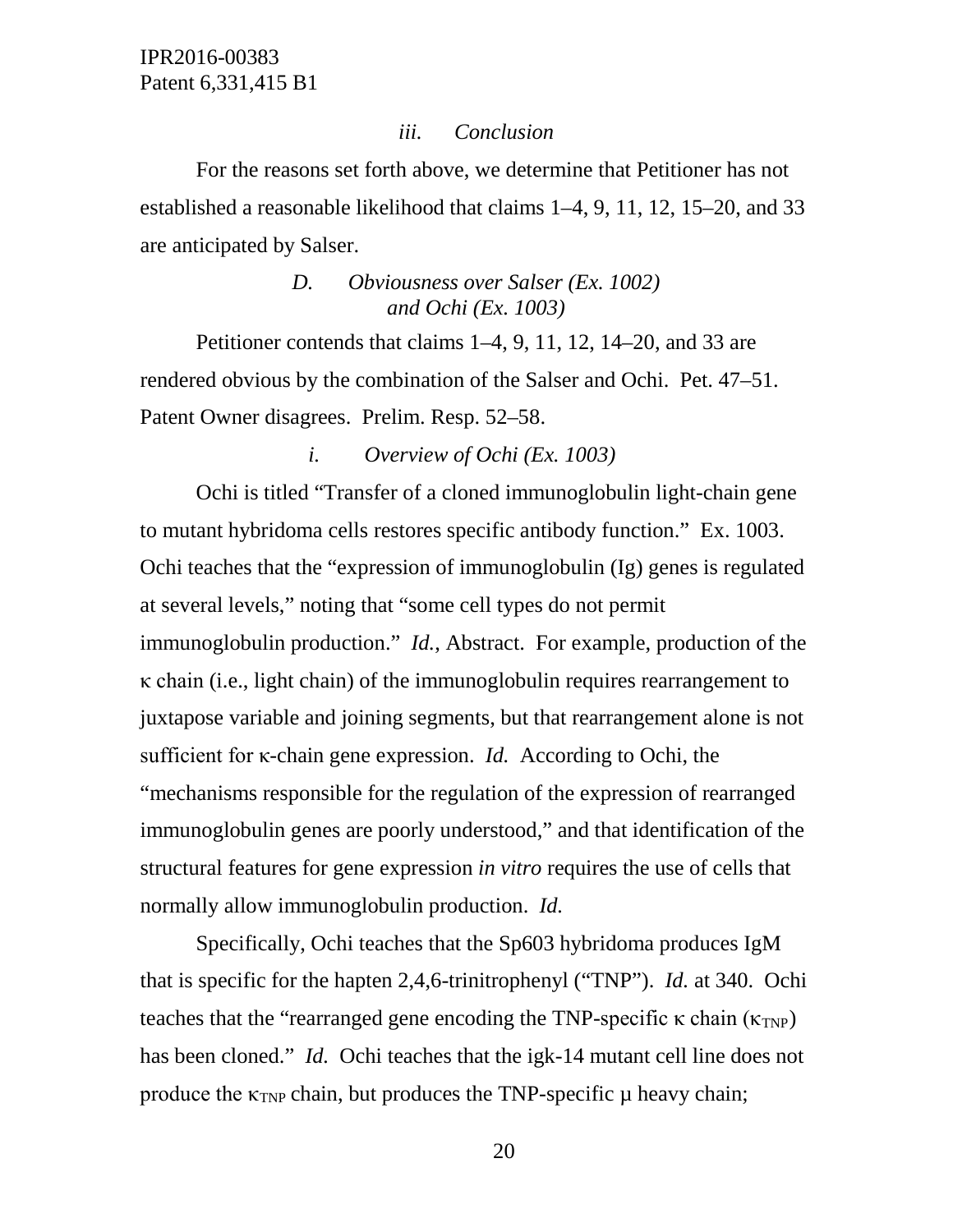therefore, expression of the  $\kappa_{TNP}$  chain in those cells would be expected to allow for production of TNP-specific IgM. *Id.* Ochi reports that the  $\kappa_{TNP}$ chain is produced in the transformed cells and is capable of restoring IgM production. *Id.*, Abstract.

### *ii. Analysis*

The legal question of obviousness is resolved on the basis of underlying factual determinations, including: (1) the scope and content of the prior art; (2) any differences between the claimed subject matter and the prior art; (3) the level of skill in the art; and (4) objective evidence of nonobviousness, i.e., secondary considerations. *See Graham v. John Deere Co.*, 383 U.S. 1, 17–18 (1966).

In *KSR Int'l Co. v. Teleflex Inc.*, the Supreme Court stated that, under certain circumstances, an invention may be found obvious if *trying* a course of conduct would have been considered obvious to a person having ordinary skill:

When there is a design need or market pressure to solve a problem and there are a finite number of identified, predictable solutions, a person of ordinary skill has good reason to pursue the known options within his or her technical grasp. If this leads to the anticipated success, it is likely the product not of innovation but of ordinary skill and common sense. In that instance the fact that a combination was obvious to try might show that it was obvious under § 103.

550 U.S. 398, 421 (2007). In this regard, "[o]bviousness does not require absolute predictability of success . . . *all that is required is a reasonable expectation of success*." *In re Kubin*, 561 F.3d 1351, 1360 (Fed. Cir. 2009) (citing *In re O'Farrell*, 853 F.2d 894, 903–04 (Fed. Cir. 1988)).

As the court noted in *Kubin*, "[t]he Supreme Court's admonition against a formalistic approach to obviousness in this context actually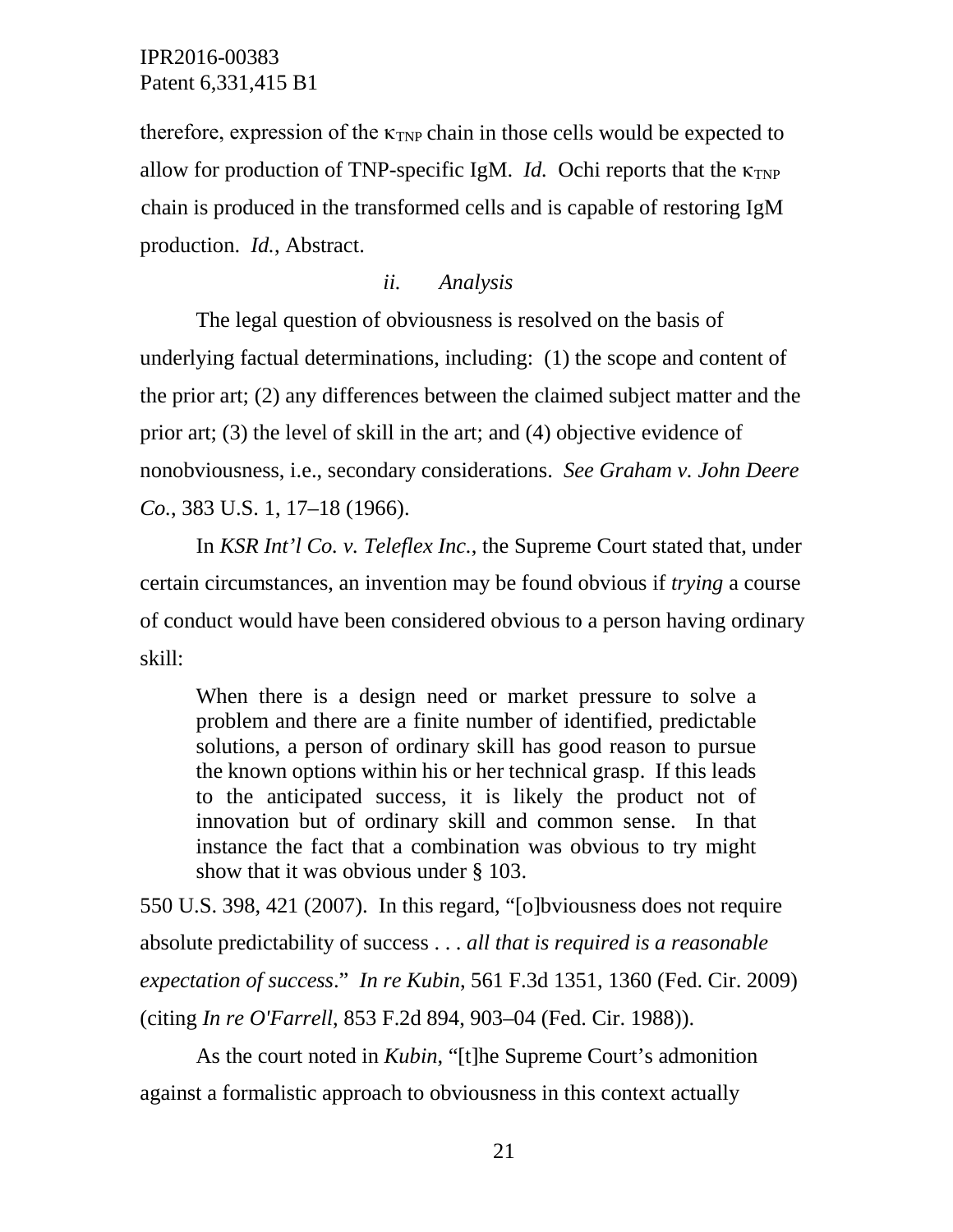resurrects this court's own wisdom in *In re O'Farrell* . . . ." *Id.* at 1359. In

*O'Farrell*, the court outlined two classes of situations where "obvious to try" is erroneously equated with obviousness under § 103. First, obviousness is not shown when

what would have been "obvious to try" would have been to vary all parameters or try each of numerous possible choices until one possibly arrived at a successful result, where the prior art gave either no indication of which parameters were critical or no direction as to which of many possible choices is likely to be successful.

*O'Farrell*, 853 F.2d at 903. Second, obviousness is also not shown when

what was "obvious to try" was to explore a new technology or general approach that seemed to be a promising field of experimentation, where the prior art gave only general guidance as to the particular form of the claimed invention or how to achieve it.

*Id.*

### *a. Claims 1–4, 9, 11, 12, 15–20, and 33*

Petitioner asserts that to the extent that Salser's teaching of the genus of globin proteins does not anticipate the claimed immunoglobulin species of claims 1–4, 9, 11, 12, 15–20, and 33, Ochi remedies that deficiency by teaching immunoglobulins. Pet. 47–48. According to Petitioner, Ochi discloses that a mammalian host cell may be transformed with an exogenous immunoglobulin light chain DNA sequence, and that the expressed light chain can assemble with the endogenous immunoglobulin light chain to form an immunoglobulin that can bind to its antigen. *Id.* at 48. Petitioner asserts that the teaching of Ochi "of the immunoglobulin species, when considered in view of the 'globulin' genus in Salser, would render claims 1– 4, 9, 11, 12, 15–20, and 33 obvious." *Id.* (citing Ex. 1058 ¶ 80).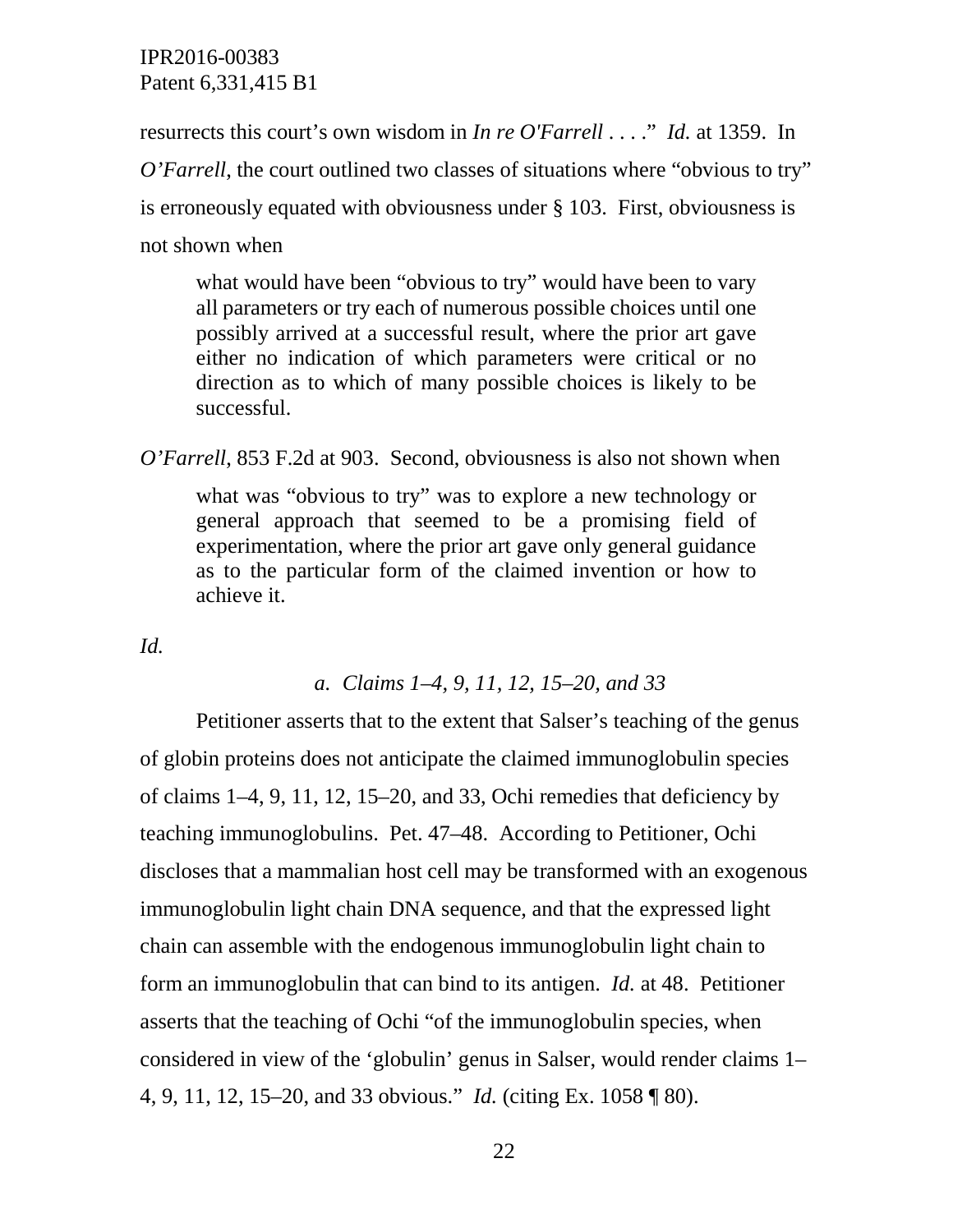Petitioner contends further that the ordinary artisan would have had a reason to combine Salser with Ochi with a reasonable expectation of success of achieving the claims invention. *Id.* at 48–49 (citing Ex. 1058 ¶ 81). In particular, Petitioner asserts that both Salser and Ochi are drawn "to the use of rDNA techniques to make heterologous proteins, and in particular, the same type of heterologous protein (globulins/immunoglobulins, or chain or chains thereof)"; "Salser instructs the use of plasmid vectors containing viral components and protoplast fusion transformation to this end, and [Ochi] employs such a vector construct and transformation technique in expressing the foreign light chain"; and Salser would have suggested to the ordinary artisan "to investigate publications to find instances of expressing specific globulins using rDNA technology facilitated by similar techniques (vectors and protoplast fusion)," which would have led to Ochi. *Id.* at 49 (citing Ex. 1058 ¶ 81).

Petitioner argues further that the ordinary artisan would have also selected the immunoglobulin species from the disclosure of globulins in Salser given Ochi's success in expressing an immunoglobulin light chain. *Id.* (citing Ex. 1058 ¶ 82). According to Petitioner, Ochi provides a reasonable expectation of success by teaching the assembly of expressed exogenous light chain with the endogenous heavy chain to produce an antibody that can bind to its antigen. *Id.* at 50 (citing Ex. 1058 ¶ 82).

Patent Owner responds that

even if the Board accepts Petitioner's strained argument that Salser teaches co-expressing multiple recombinant genes in a single host cell (which it does not), a person of skill in the art would not have been motivated to combine that teaching with Ochi with any reasonable expectation of successfully expressing exogenous heavy and light chain DNA to yield a functional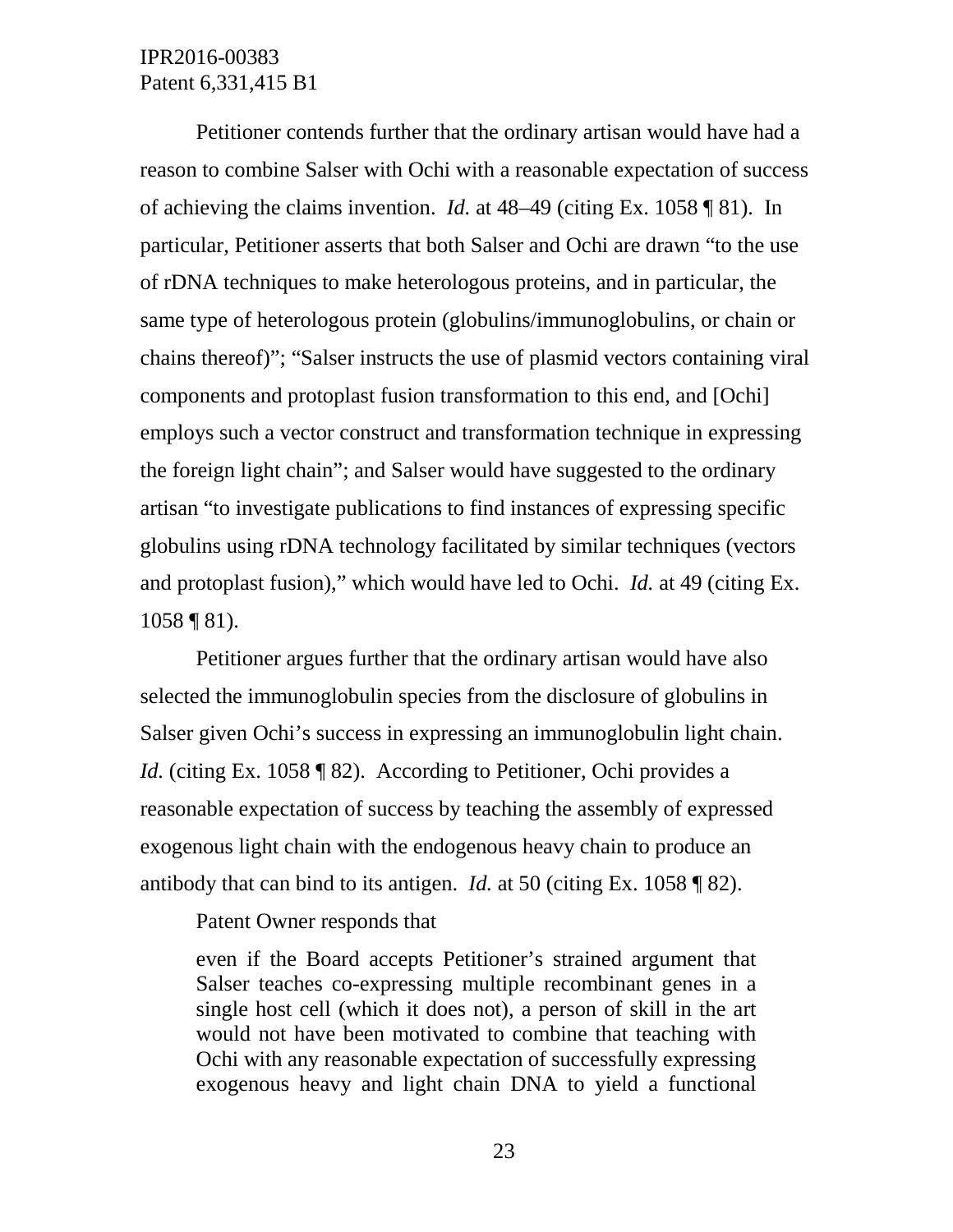antibody.

Prelim. Resp. 54.

Patent Owner argues that Petitioner does not provide a reason to combine Ochi with Salser, given Salser's focus on gene replacement therapy for blood disorders. *Id.* at 53–54. Moreover, Patent Owner asserts that Ochi does not suggest co-transforming with an exogenous heavy chain as well as an exogenous light chain. *Id.* at 54. Patent Owner argues that "[g]iven Ochi's limited disclosure of inserting an exogenous light chain to study regulatory pathways, Petitioner has articulated no reason why a person of skill in the art would reasonably expect that exogenous heavy and light chain genes could be introduced into a host cell to produce a functional antibody." *Id.* at 56.

According to Patent Owner, it is Petitioner's burden to demonstrate a reasonable expectation of success, but that Petitioner has turned that burden "on its head," as Petitioner's position is that there is no reason to believe that immunoglobulins would not be amenable to production by rDNA means. *Id.* Patent Owner argues that "Petitioner offers no basis for why the person of ordinary skill in the art reasonably *would* have expected the combination of Salser and Ochi to result in the assembly of a functional antibody." *Id.*

We agree with Patent Owner that Petitioner has not sufficiently established that the combination of Salser and Ochi renders challenged claims 1–4, 9, 11, 12, 15–20, and 33 obvious. Petitioner's reason to combine is premised on its assertion that in view of the globulin species of Salser, the ordinary artisan would have looked at Ochi, who teaches the recombinant production of a species of globulin, that is, an immunoglobulin. As noted by Patent Owner (Prelim. Resp. 53–54) and admitted by Petitioner (Pet. 27), the focus of Salser is on gene therapy (Ex. 1002, 1:24–28). Thus,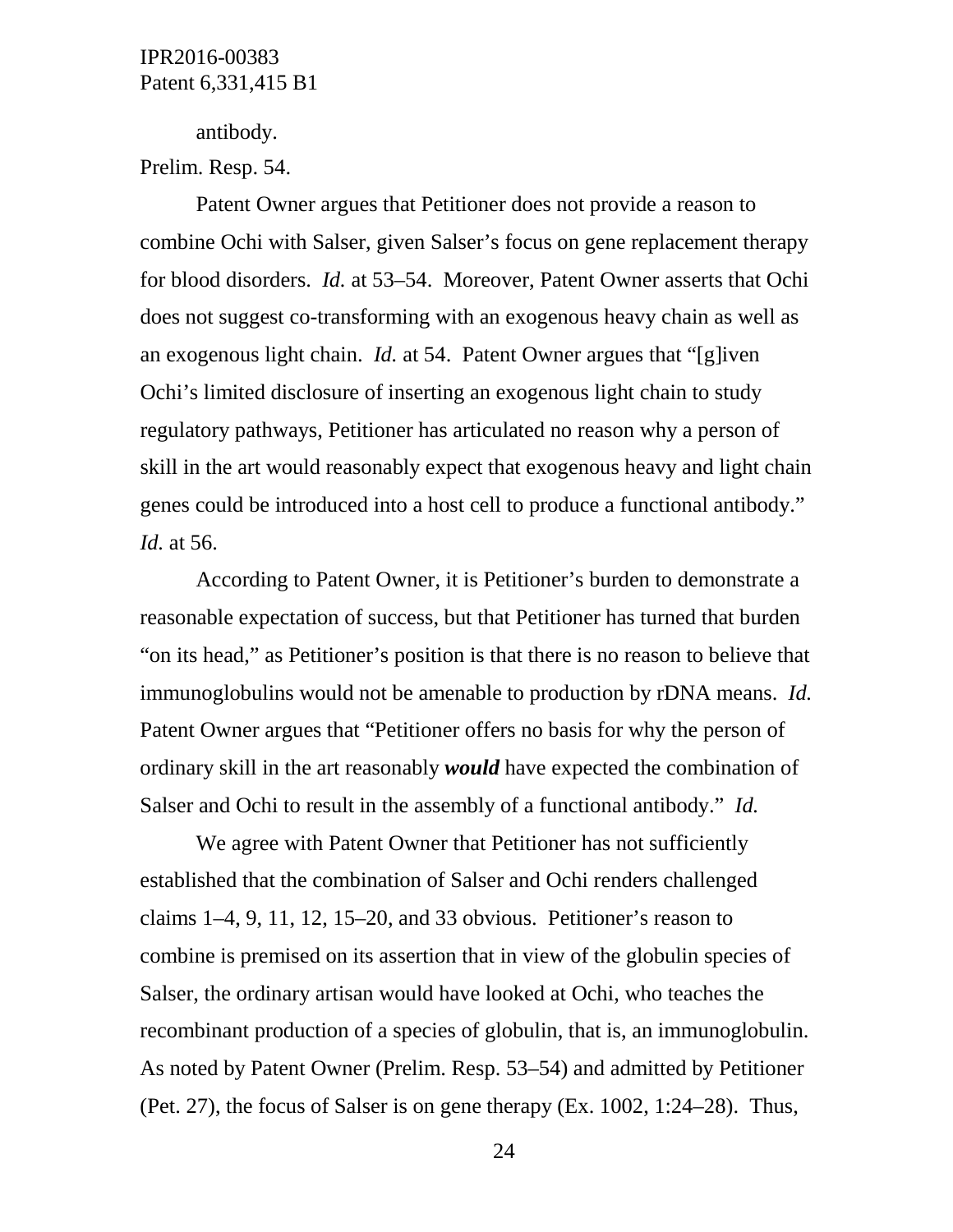Salser discusses providing a genetic capability, such as the production of a normal gene product when a cell produces an abnormal one, or the production of enzymes that protect the host from cytotoxic agents. Ex. 1002, 2:29–35. In particular, Salser notes that its method may be used to treat human genetic diseases such as hemoglobinopathes. *Id.* at 17:13–14. Salser does not specifically discuss the use of the method for the production of an immunoglobulin.

Ochi looks at the ability of a cloned light chain that is expressed in immunoglobulin-producing hybridoma cells to restore specific antibody production. Ex. 1003, Abstract. The antibody studied is an IgM specific for TNP. *Id.* at 340. There is no discussion of any therapeutic use of that antibody, nor is there a discussion of therapeutic uses of antibodies in general. Except for its statement that because Salser teaches the globulin genus, and an immunoglobin as taught by Ochi is a species of that genus, Petitioner does not provide a reason why the ordinary artisan would have looked to the anti-TNP IgM of Ochi for use in the gene therapy methods of Salser.

At best, Petitioner's expert makes the statement, when discussing the anticipation challenge over Salser, that "immunoglobulins were inarguably the most important of the globulins from a medical and therapeutic standpoint." Ex. 1058 ¶ 65. Petitioner's expert, however, provides no support for that statement. *See* 37 C.F.R. § 42.65(a) ("Expert testimony that does not disclose the underlying facts or data on which the opinion is based is entitled to little or no weight."). Moreover, neither Petitioner nor its expert point to any evidence that at the time of invention of the '415 patent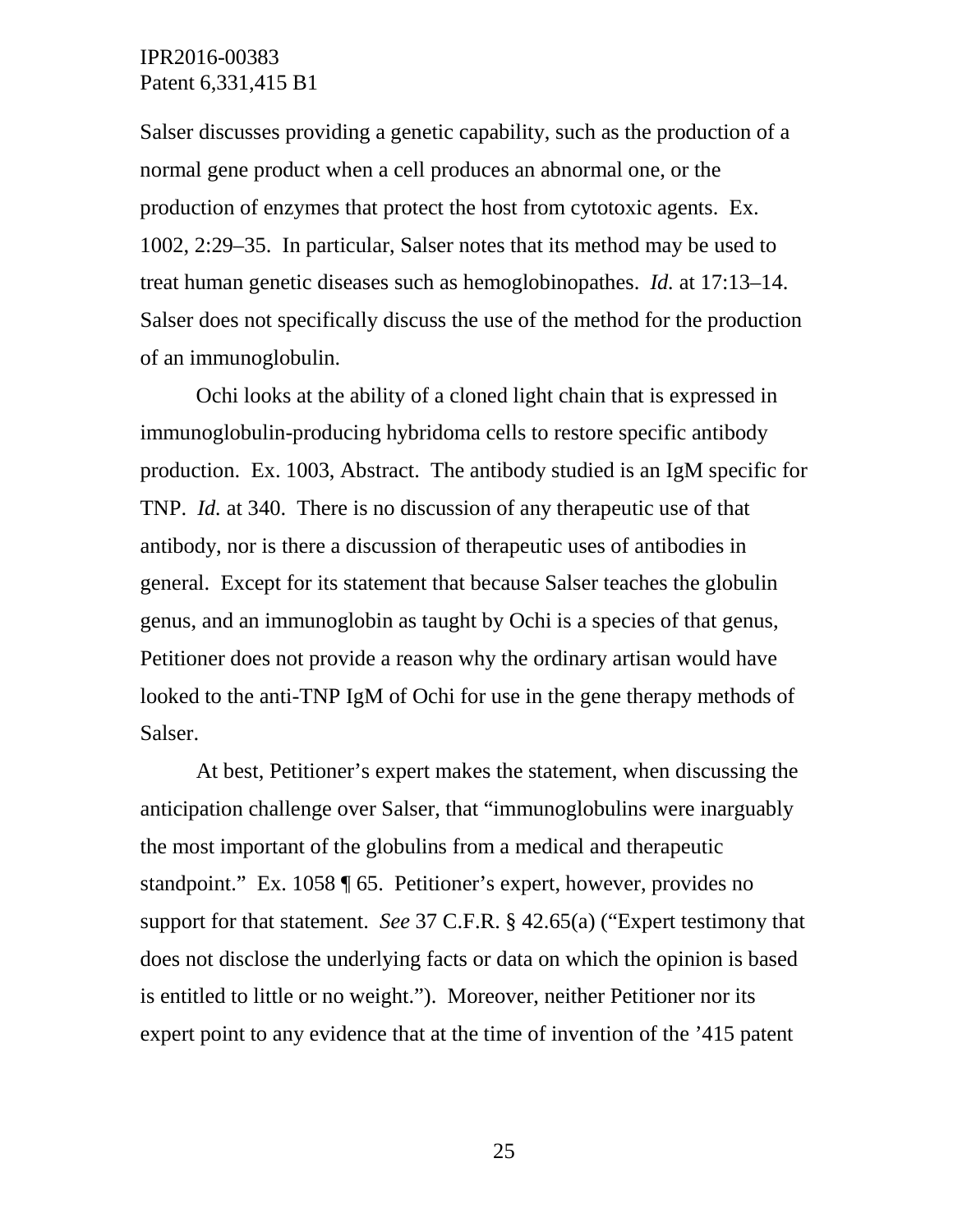$\overline{a}$ 

that the ordinary artisan was looking at immunoglobulins as targets of gene therapy.

As for a reasonable expectation of success, Petitioner contends that is provided by Ochi, who teaches that introduction of an exogenous light chain into an immunoglobulin producing cell allows for assembly with the endogenous heavy chain to produce a functioning antibody. That teaching of Ochi, however, does not provide a reasonable expectation of success of introducing both an exogenous light chain and heavy chain into a cell to produce a therapeutic antibody *in vivo* as required by Salser.[6](#page-25-0)

We determine, therefore, that Petitioner has not sufficiently demonstrated that the ordinary artisan would have had a reason to combine the immunoglobulin of Ochi with the gene therapy methods of Salser with a reasonable expectation of success of achieving the subject matter of challenged claims 1–4, 9, 11, 12, 15–20, and 33.

### *b. Claim 14*

Petitioner specifically addresses the additional limitations of claim 14, asserting that Ochi teaches an antibody producing hybridoma. Petitioner contends that the ordinary artisan would have combined Salser and Ochi for the reasons discussed with respect to claims 1–4, 9, 11, 12, 15–20, and 33. Thus, for the reasons discussed above, we determine that Petitioner has not sufficiently demonstrated that the ordinary artisan would have had a reason

<span id="page-25-0"></span> $6$  In this regard, we agree with Patent Owner (Prelim. Resp. 57–58) that Salser teaches less than Bujard over which we instituted *inter partes* review in IPR2015-01624. IPR2015-01624, Paper 15. The Petitioner in the instant proceeding, Genzyme, filed a second petition challenging the '315 patent, IPR2016-00460, that proffered the same challenges as were instituted in IPR2015-01624. IPR2016-00460 has been instituted and joined with IPR2015-01624. IPR2016-00460, Paper 12.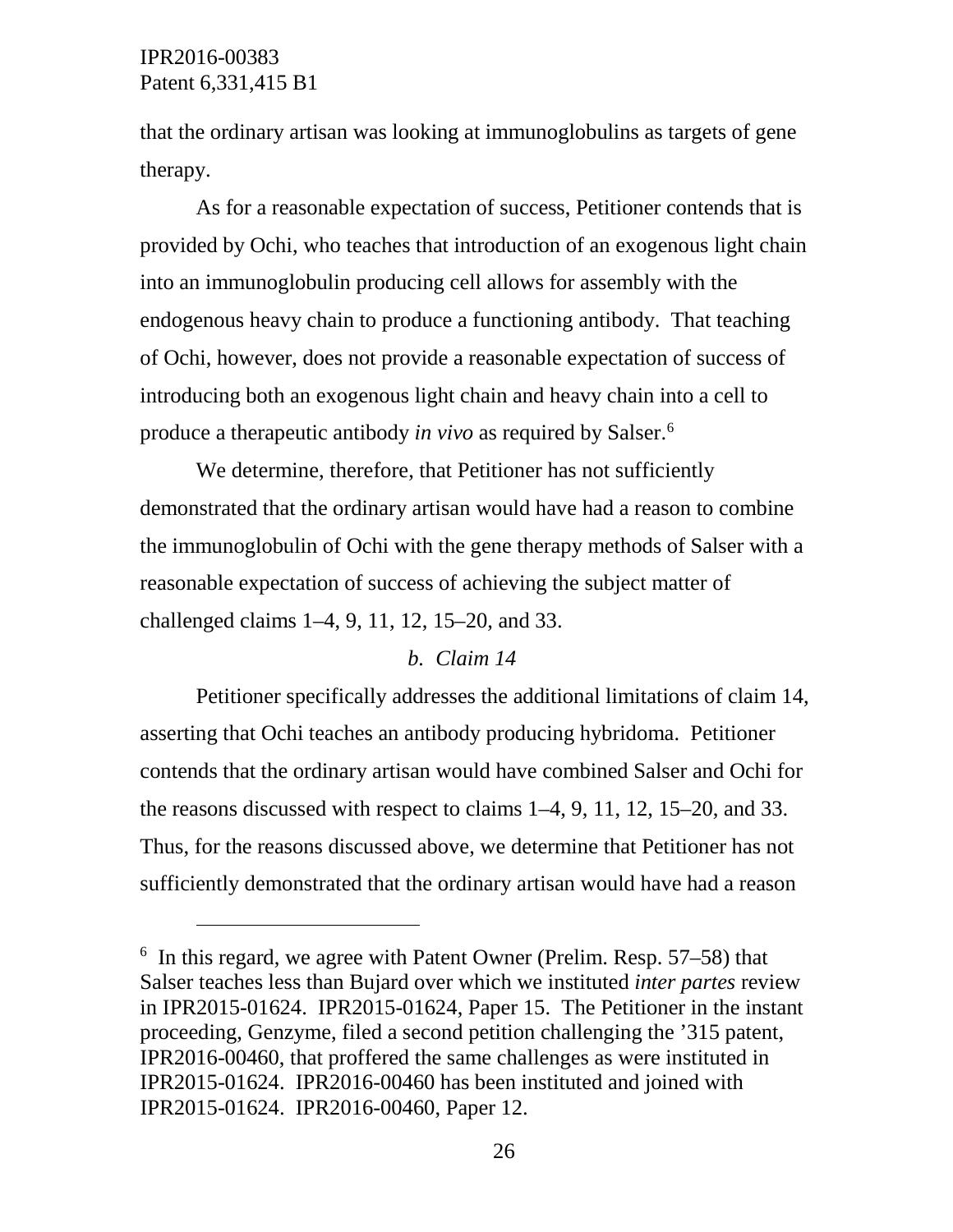to combine the immunoglobulin of Ochi with the gene therapy methods of Salser with a reasonable expectation of success of achieving the subject matter of challenged claim 14.

### *iii. Conclusion*

For the reasons set forth above, we determine that Petitioner has not established a reasonable likelihood that claims 1–4, 9, 11, 12, 14–20, and 33 are rendered obvious by the combination of Salser and Ochi.

# *E. Obviousness over Salser (Ex. 1002) and Southern (Ex. 1004)*

Petitioner contends that claims 2, 18, and 20 are rendered obvious by the combination of the Salser and Southern. Pet. 51–54. Patent Owner disagrees. Prelim. Resp. 58–60.

### *i. Overview of Southern (Ex. 1004)*

Southern teaches that there are two principal ways in which exogenous DNA may be introduced into mammalian cells. Ex. 1004, 327. The first is the use of Simian Virus 40 (SV40) as a transducing vector, and the second is direct introduction through the use of calcium phosphate precipitation, DEAE-dextran, or microinjection. *Id.*

Southern inserted a bacterial gene (neo) that confers resistance to neomycin-kanamycin antibiotics into SV40 hybrid plasma vectors, which allows for selection of transformed cells. *Id.*, Abstract, 328. The vectors "provide a way to cotransduce other genes whose presence and/or expression can not be selected." *Id.* at 338.

Specifically, Southern teaches that "[o]ne objective in seeking vectors with dominant selectable markers is to facilitate the introduction and maintenance of genes that do not confer a selection." *Id.* at 336. Thus, Southern transfected cells with DNAs that contained the neo and xanthine-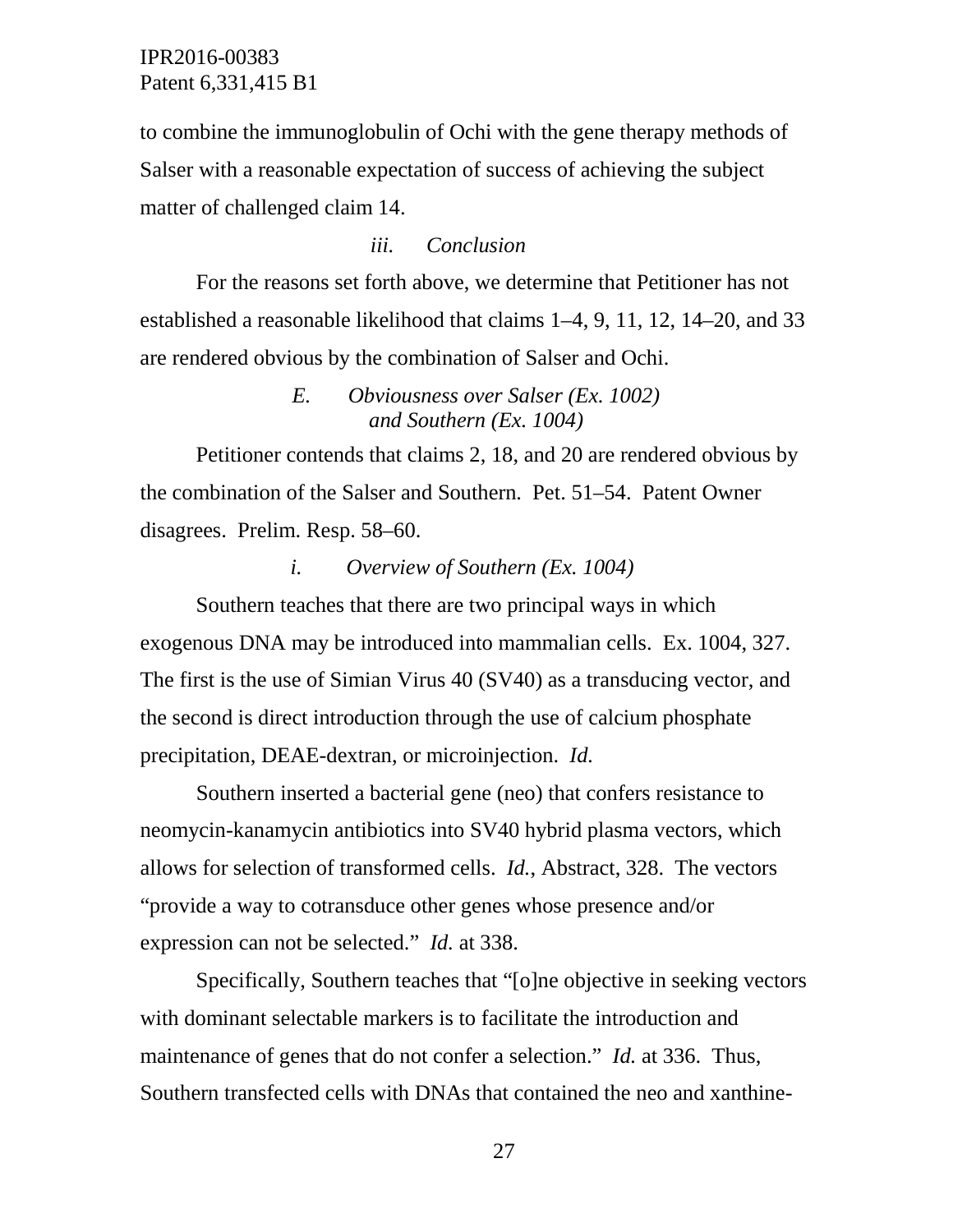guanine phosphoribosyl transferase (gpt), and cells were selected for expression of either or both genes. *Id.* Cells were transformed with gpt and neo linked in a double marker plasmid (pSV2-neo-SVgpt), and with a mixture of pSC2-neo and pSV2-gpt plasmid DNAs. *Id.* Southern discloses that since the "schemes used to select for the expression of gpt and neo are complementary . . . experiments that exploit the possibilities of a double and dominant selection are now in progress. *Id.* at 339.

# *ii. Analysis*

Petitioner contends to the extent that Salser fails to teach cotransformation of a single host cell with two vectors, Southern remedies that deficiency. Pet. 51. Petitioner argues that the ordinary artisan

would have had a number of reasons to combine (1) Salser's disclosure of a mammalian host cell transformed with two genes—which as discussed above include the species of the heavy and light chain immunoglobulin genes—in a single vector with  $(2)$  the two-vector teaching in Southern ... of the cotransformation of a mammalian host cell two genes of interest.

### *Id.* at 51–52 (citing Ex. 1058 ¶ 86).

According to Petitioner, the ordinary artisan would have had a reasonable expectation of success given the teaching of the Salser patent "that heavy and light chain genes can be successfully co-expressed when they are present in a single transformed mammalian host cell, whether or not they are contained on the same vector or on separate DNA chains." *Id.* at 53 (citing Ex. 1058 ¶ 87).

Patent Owner responds that Petitioner only relies on Southern for its disclosure of two vectors. Prelim. Resp. 58. Patent Owner argues that Petitioner relies on its arguments made in its anticipation challenge that Salser discloses all of the elements of the challenged claims, including the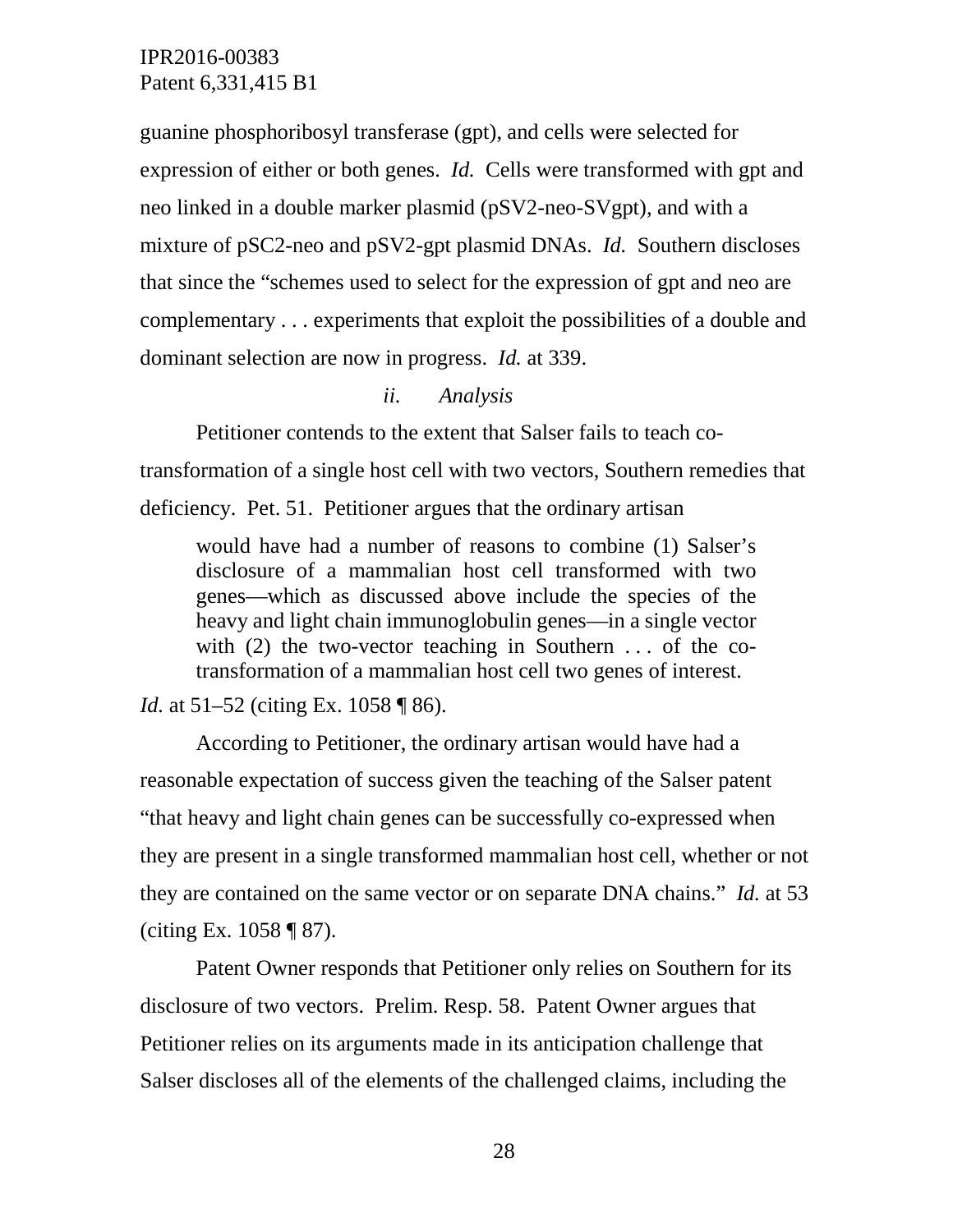$\overline{a}$ 

expression of immunoglobulins, and thus, this challenge fails for the same reasons as the anticipation challenge. *Id.*

We agree with Patent Owner that Southern does not remedy the deficiencies of Salser discussed above with respect to the anticipation rejection. We determine, therefore, that Petitioner has not sufficiently demonstrated that claims 2, 18, and 20 are rendered obvious by the combination of Salser and Southern.

### *iii. Conclusion*

For the reasons set forth above, we determine that Petitioner has not established a reasonable likelihood that claims 2, 18, and 20 are rendered obvious by the combination of Salser and Southern.

# *F. Boss Patent[7](#page-28-0) and Ochi 1983[8](#page-28-1) Support a Finding of Obviousness*

According to Petitioner, "[w]hen the alleged invention claimed by a patentee is also 'independently made' by another, 'near[ly] simultaneous' with the patentee's work, that is 'strong evidence of what constitutes the level of ordinary skill in the art' and is 'persuasive evidence that the [patent invention] 'was the product only of ordinary skill.''" Pet. 54 (alterations in original) (quoting *Geo. M. Martin Co. v. Alliance Mach. Sys. Int'l, LLC*, 618 F.3d 1294, 1305 (Fed. Cir. 2010)).

Petitioner contends that both the Boss Patent and Ochi 1983 demonstrated co-expression of immunoglobulin heavy and light chains. *Id.*

<span id="page-28-1"></span><sup>8</sup> Ochi et al., *Functional Immunoglobulin M Production After Transfection of Cloned Immunoglobulin Heavy and Light Chain Genes into Lymphoid Cells*, 80 PROC. NATL. ACAD. SCI. 6351–55 (1983) (Ex. 1035) ("Ochi 1983").

<span id="page-28-0"></span><sup>7</sup> Boss et al., US Pat. No. 4,816,397, issued Mar. 28, 1989 (Ex. 1007) ("Boss Patent").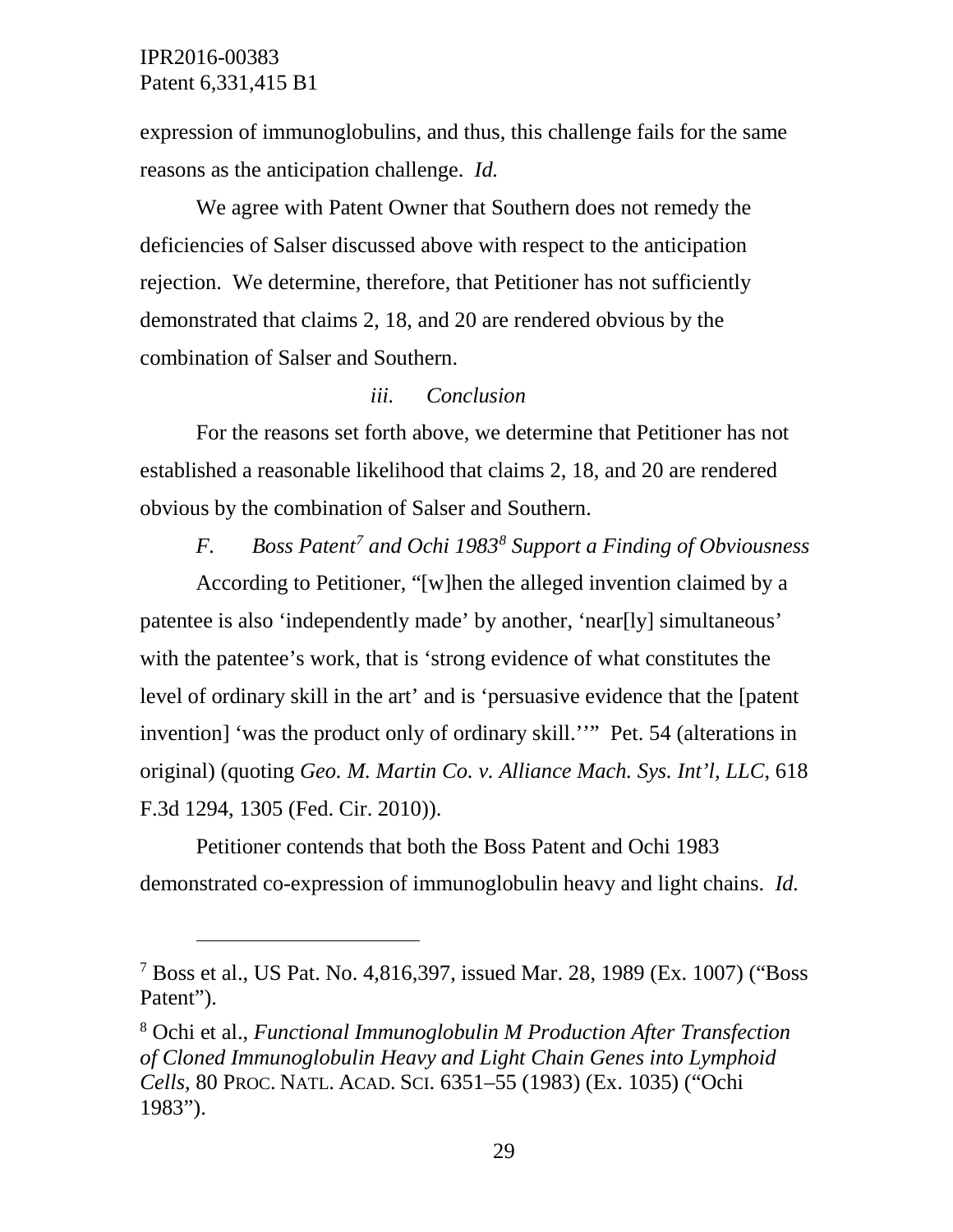at 55–56. According to Petitioner, those references demonstrate that there was no prevailing mindset that only one polypeptide could be expressed per host cell, and also supports the conclusion that the "purported invention of the '415 patent was merely the product of ordinary skill." *Id.* at 56.

As noted by the Federal Circuit in *Geo. M. Martin Co.*, simultaneous invention is not determinative of statutory obviousness. *Geo. M. Martin Co*., 618 F.3d at 1306. In the instant proceeding, as discussed above, Petitioner has not established a reasonable likelihood that the challenged claims are rendered obvious over the cited prior art. That deficiency is not rectified with Petitioner's contention that the invention of the challenged claims was made nearly simultaneously and independently by two other groups, represented by the Boss Patent and Ochi 1983.

#### $III.$ *CONCLUSION*

For the foregoing reasons, we are not persuaded that the Petition establishes a reasonable likelihood that Petitioner would prevail in any of its challenges of claims 1–4, 9, 11, 12, 14–20, and 33.

#### $IV.$ *ORDER*

In consideration of the foregoing, it is hereby ordered that the Petition is *denied*.